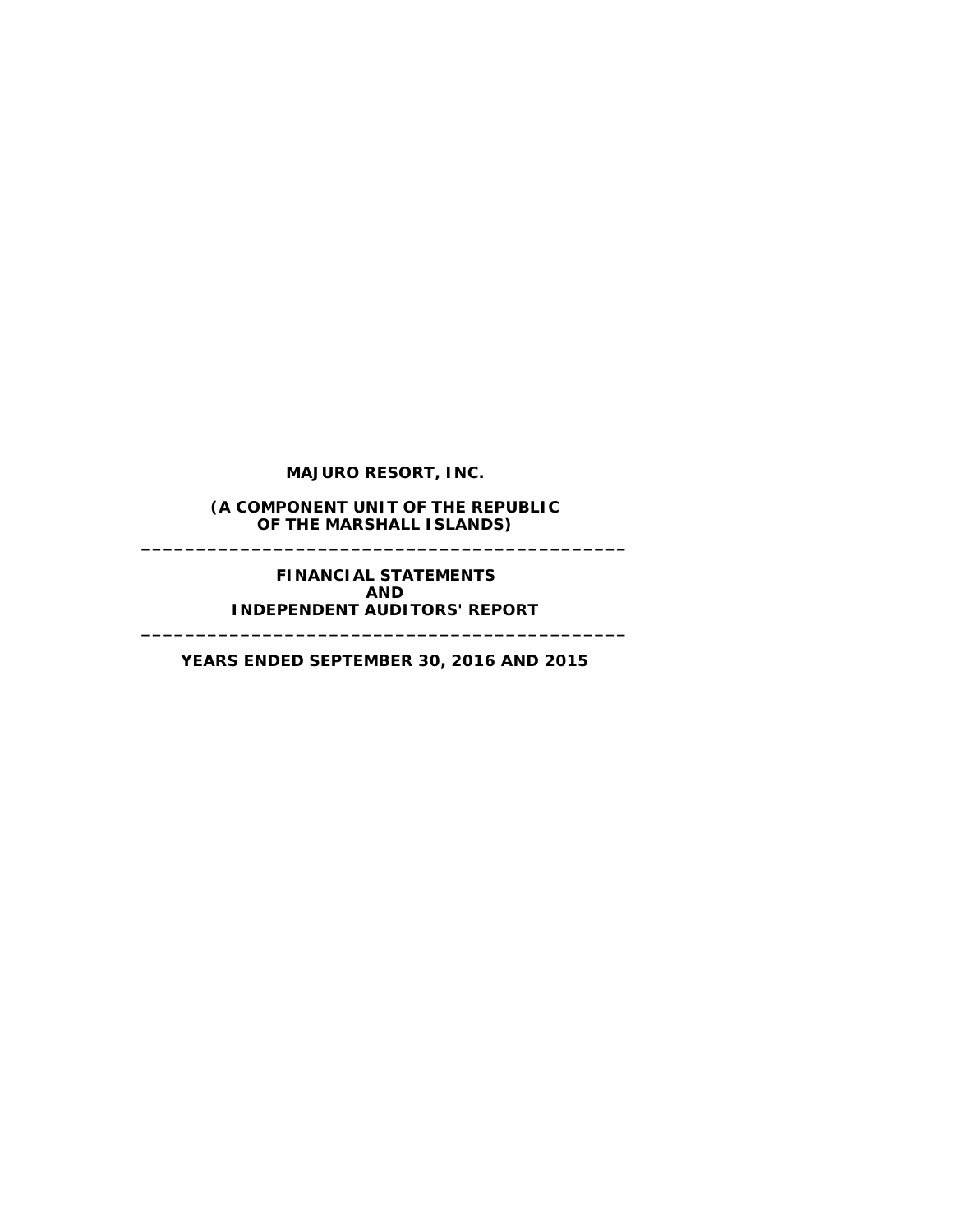Years Ended September 30, 2016 and 2015 Table of Contents

|     |                                                                                                                                                                                            | Page No.        |
|-----|--------------------------------------------------------------------------------------------------------------------------------------------------------------------------------------------|-----------------|
| L.  | INDEPENDENT AUDITORS' REPORT                                                                                                                                                               | 1               |
| П.  | MANAGEMENT'S DISCUSSION AND ANALYSIS                                                                                                                                                       | 3               |
| HL. | FINANCIAL STATFMENTS:                                                                                                                                                                      |                 |
|     | Statements of Net Position                                                                                                                                                                 | 9               |
|     | Statements of Revenues, Expenses and Changes in Net Position                                                                                                                               | 10              |
|     | <b>Statements of Cash Flows</b>                                                                                                                                                            | 11              |
|     | Notes to Financial Statements                                                                                                                                                              | 12 <sup>2</sup> |
| IV. | INDEPENDENT AUDITORS' REPORT ON COMPLIANCE WITH<br><b>LAWS AND REGULATIONS</b>                                                                                                             |                 |
|     | Independent Auditors' Report on Internal Control Over Financial<br>Reporting and on Compliance and Other Matters Based on an<br>Audit of Financial Statements Performed in Accordance with |                 |
|     | Government Auditing Standards                                                                                                                                                              | 20              |
|     | Schedule of Findings and Responses                                                                                                                                                         | 22              |
|     | Unresolved Prior Year Findings                                                                                                                                                             | 25              |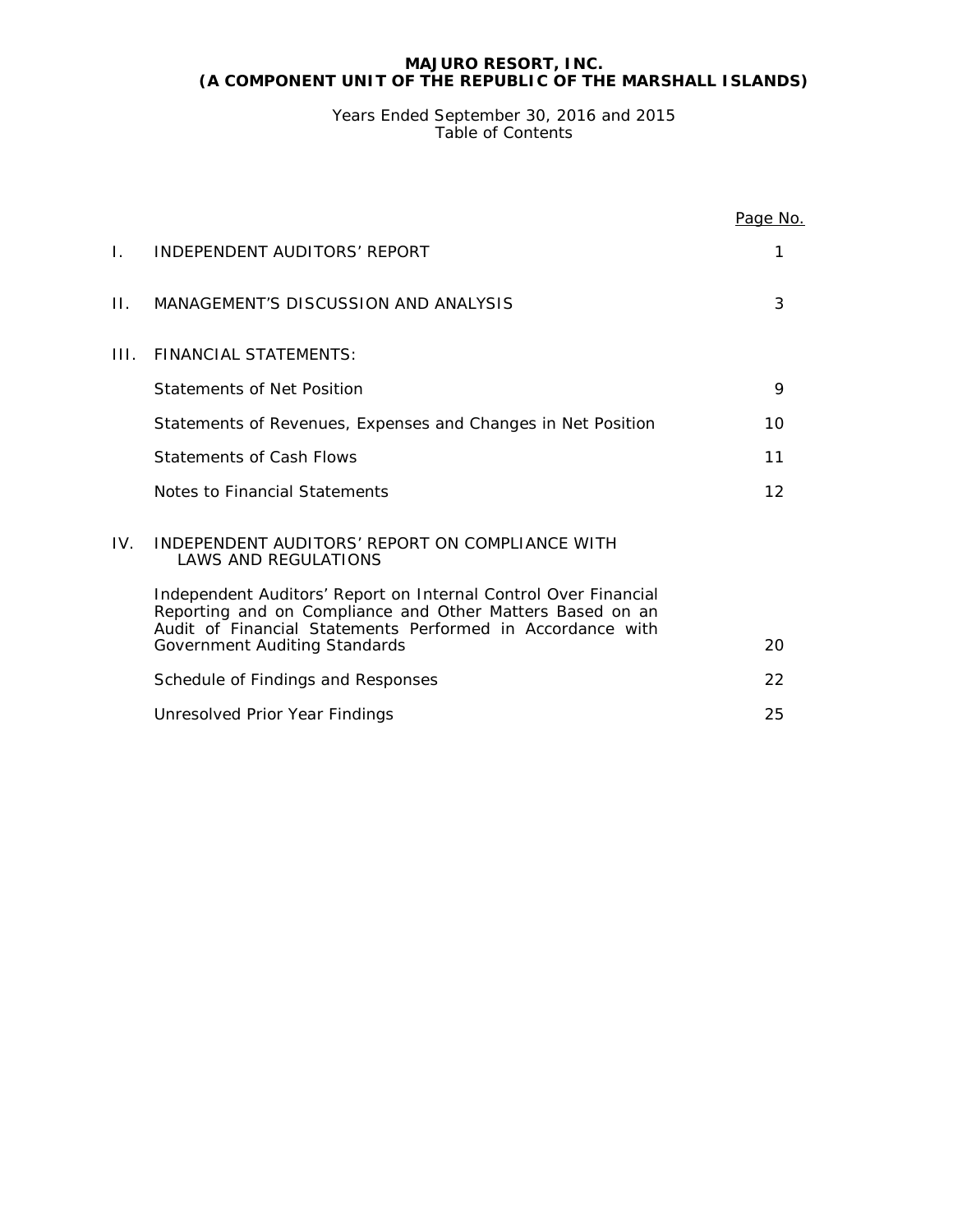

Deloitte & Touche LLP 361 South Marine Corps Drive Tamuning, GU 96913 USA

Tel: +1 (671) 646-3884 Fax: +1 (671) 649-4265

www.deloitte.com

# **INDEPENDENT AUDITORS' REPORT**

Board of Directors Majuro Resort, Inc.:

# **Report on the Financial Statements**

We have audited the accompanying financial statements of Majuro Resort, Inc. (MRI), a component unit of the Republic of the Marshall Islands, which comprise the statements of net position as of September 30, 2016 and 2015, and the related statements of revenues, expenses and changes in net position and of cash flows for the years then ended, and the related notes to the financial statements.

#### *Management's Responsibility for the Financial Statements*

Management is responsible for the preparation and fair presentation of these financial statements in accordance with accounting principles generally accepted in the United States of America; this includes the design, implementation, and maintenance of internal control relevant to the preparation and fair presentation of financial statements that are free from material misstatement, whether due to fraud or error.

# *Auditors' Responsibility*

Our responsibility is to express an opinion on these financial statements based on our audits. We conducted our audits in accordance with auditing standards generally accepted in the United States of America and the standards applicable to financial audits contained in *Government Auditing Standards*, issued by the Comptroller General of the United States. Those standards require that we plan and perform the audit to obtain reasonable assurance about whether the financial statements are free from material misstatement.

An audit involves performing procedures to obtain audit evidence about the amounts and disclosures in the financial statements. The procedures selected depend on the auditor's judgment, including the assessment of the risks of material misstatement of the financial statements, whether due to fraud or error. In making those risk assessments, the auditor considers internal control relevant to the entity's preparation and fair presentation of the financial statements in order to design audit procedures that are appropriate in the circumstances, but not for the purpose of expressing an opinion on the effectiveness of the entity's internal control. Accordingly, we express no such opinion. An audit also includes evaluating the appropriateness of accounting policies used and the reasonableness of significant accounting estimates made by management, as well as evaluating the overall presentation of the financial statements.

We believe that the audit evidence we have obtained is sufficient and appropriate to provide a basis for our audit opinion.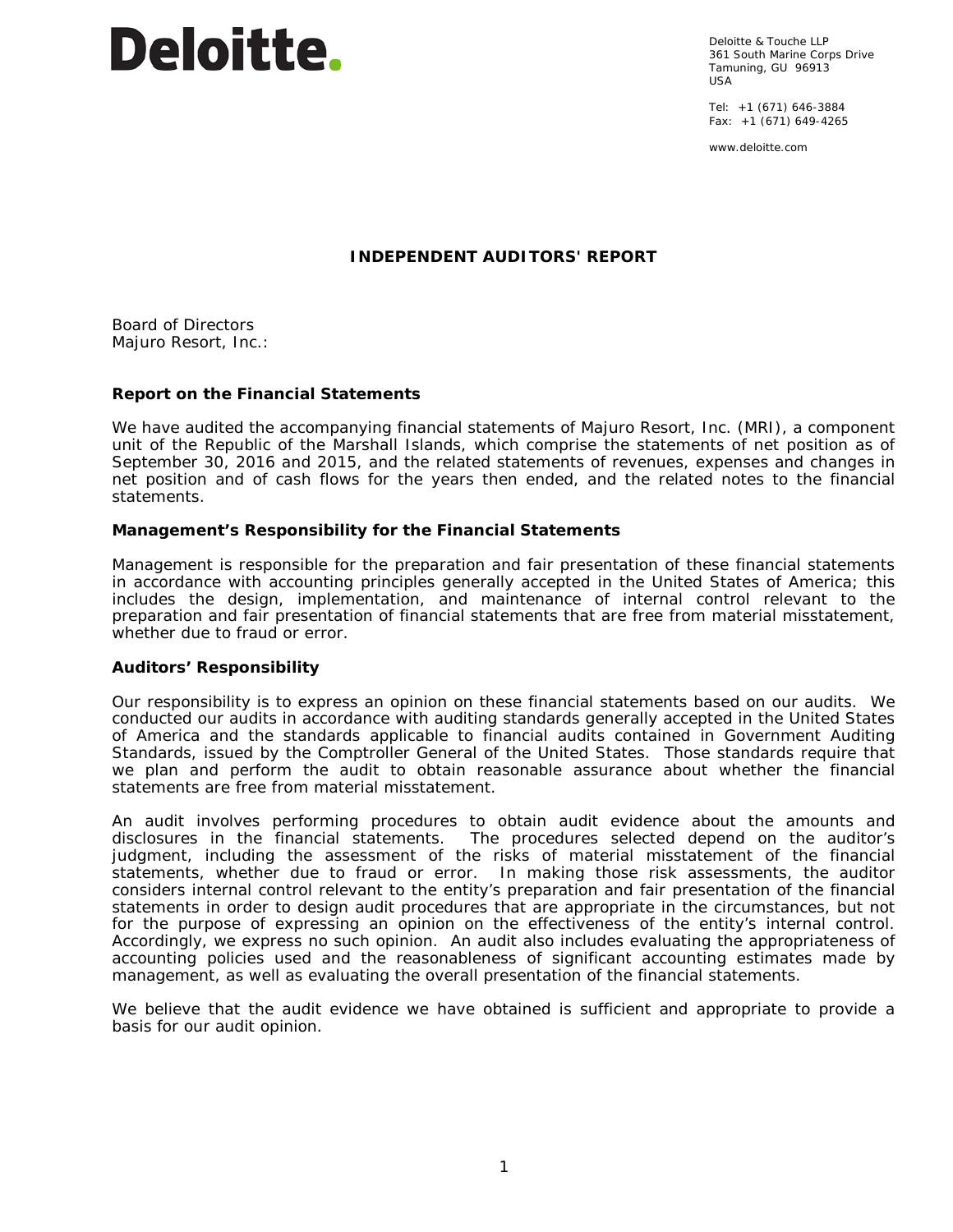# Deloitte.

# *Opinion*

In our opinion, the financial statements referred to above present fairly, in all material respects, the financial position of Majuro Resort, Inc. as of September 30, 2016 and 2015, and the results of its operations and its cash flows for the years then ended in accordance with accounting principles generally accepted in the United States of America.

# *Emphasis-of-Matter*

# *Going Concern*

The accompanying financial statements have been prepared assuming that MRI will continue as a going concern. As discussed in Note 6 to the financial statements, MRI's recurring losses from operations raise substantial doubt about its ability to continue as a going concern. Management's plans concerning these matters are also discussed in Note 6 to the financial statements. The financial statements do not include any adjustments that might result from the outcome of this uncertainty. Our opinion is not modified with respect to this matter.

# *Other Matters*

# *Required Supplementary Information*

Accounting principles generally accepted in the United States of America require that the management's discussion and analysis on pages 3 to 8 be presented to supplement the financial statements. Such information, although not a part of the financial statements, is required by the Governmental Accounting Standards Board who considers it to be an essential part of financial reporting for placing the financial statements in an appropriate operational, economic, or historical context. We have applied certain limited procedures to the required supplementary information in accordance with auditing standards generally accepted in the United States of America, which consisted of inquiries of management about the methods of preparing the information and comparing the information for consistency with management's responses to our inquiries, the financial statements, and other knowledge we obtained during our audit of the financial statements. We do not express an opinion or provide any assurance on the information because the limited procedures do not provide us with sufficient evidence to express an opinion or provide any assurance.

# **Other Reporting Required by** *Government Auditing Standards*

In accordance with *Government Auditing Standards*, we have also issued our report dated June 9, 2017, on our consideration of MRI's internal control over financial reporting and on our tests of its compliance with certain provisions of laws, regulations, contracts, and grant agreements and other matters. The purpose of that report is to describe the scope of our testing of internal control over financial reporting and compliance and the results of that testing, and not to provide an opinion on internal control over financial reporting or on compliance. That report is an integral part of an audit performed in accordance with *Government Auditing Standards* in considering MRI's internal control over financial reporting and compliance.

Varkel

June 9, 2017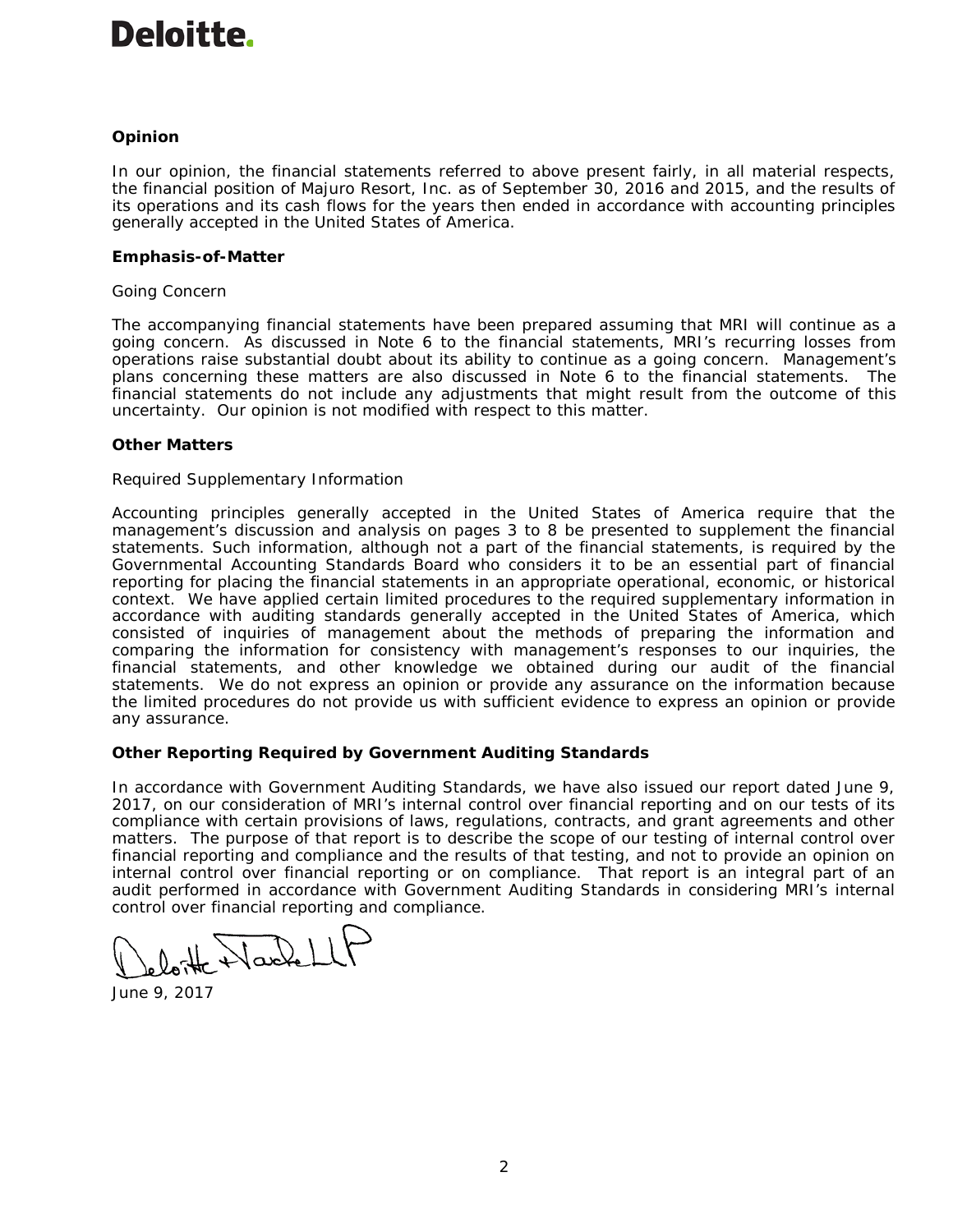Management's Discussion and Analysis Years Ended September 30, 2016 and 2015

This section of the Majuro Resort, Inc. (MRI) annual financial report presents our discussion and analysis of MRI's financial performance for the fiscal year that ended on September 30, 2016. The discussion and analysis should be read in conjunction with the audited financial statements, which follow this section.

# **Financial Highlights**

Total assets increased by \$26,795 or 1% from \$1,863,355 in 2015 to \$1,890,150 in 2016. The increase in total assets was mainly the effect of the increase in cash reserves at the end of the fiscal year by \$135,329 offset by the decrease in net receivables by \$62,387 and capital assets by \$40,239.

Gross operating revenues for 2016 were \$3,528,373 and represent an increase of \$393,767 or 13% compared to 2015. Compared to FY2014, total operating revenues was higher by \$535,645 or 18%. The increase in FY2016 operating revenues was the combined effect in the increased revenue performance in the rooms by \$133,502, which can be largely attributed to the increase in average room rate and occupancy; increase in food and beverage revenue by \$201,471; and increase in other revenue of \$63,313.

Total departmental operating profit for the full twelve-month period was \$1,658,144 compared to 2015, which was \$1,572,311 or an increase of \$85,833 or 5%. This also represents an increase over 2014 departmental profit by \$400,493. As a percentage of total revenues, overall departmental operating profit for 2016 was at 47%, which represents 3% lower than 2015 and 5% higher than 2014.

Operating expenses for 2016 amounted to \$1,737,805 compared to 2015, which was \$1,663,473 or an increase of \$74,332 or 4%. As a percentage of total revenues, overall operating expenses for 2016 was at 49%, which represents a decrease of 4% and 6% in 2015 and 2014, respectively. The increase in operating expenses during the year was primarily attributable to the increase in maintenance, sales and marketing, and general and administrative expenses.

# **Financial Analysis**

The Statement of Net Position and the Statement of Revenues, Expenses and Changes in Net Position provide an indication of MRI's financial condition. MRI's net position reflects the difference between assets and liabilities. A summary of MRI's Statement of Net Position is presented below:

|                                    | 2016            | 2015            | 2014            |
|------------------------------------|-----------------|-----------------|-----------------|
| Current and other assets           | \$<br>574,649   | \$<br>507,615   | \$<br>474,474   |
| Capital assets                     | 1,315,501       | 1,355,740       | 1,576,627       |
| Total assets                       | \$<br>1,890,150 | \$<br>1,863,355 | \$<br>2,051,101 |
|                                    |                 |                 |                 |
| Current liabilities                | \$<br>1,430,515 | \$<br>1,310,794 | \$<br>1,403,307 |
|                                    |                 |                 |                 |
| Net position:                      |                 |                 |                 |
| Net investment in capital assets   | 1,315,501       | 1,355,740       | 1,576,627       |
| Unrestricted                       | (855,866)       | (803,179)       | (928,833)       |
| Total net position                 | 459,635         | 552,561         | 647,794         |
| Total liabilities and net position | \$<br>1,890,150 | \$<br>1,863,355 | \$<br>2,051,101 |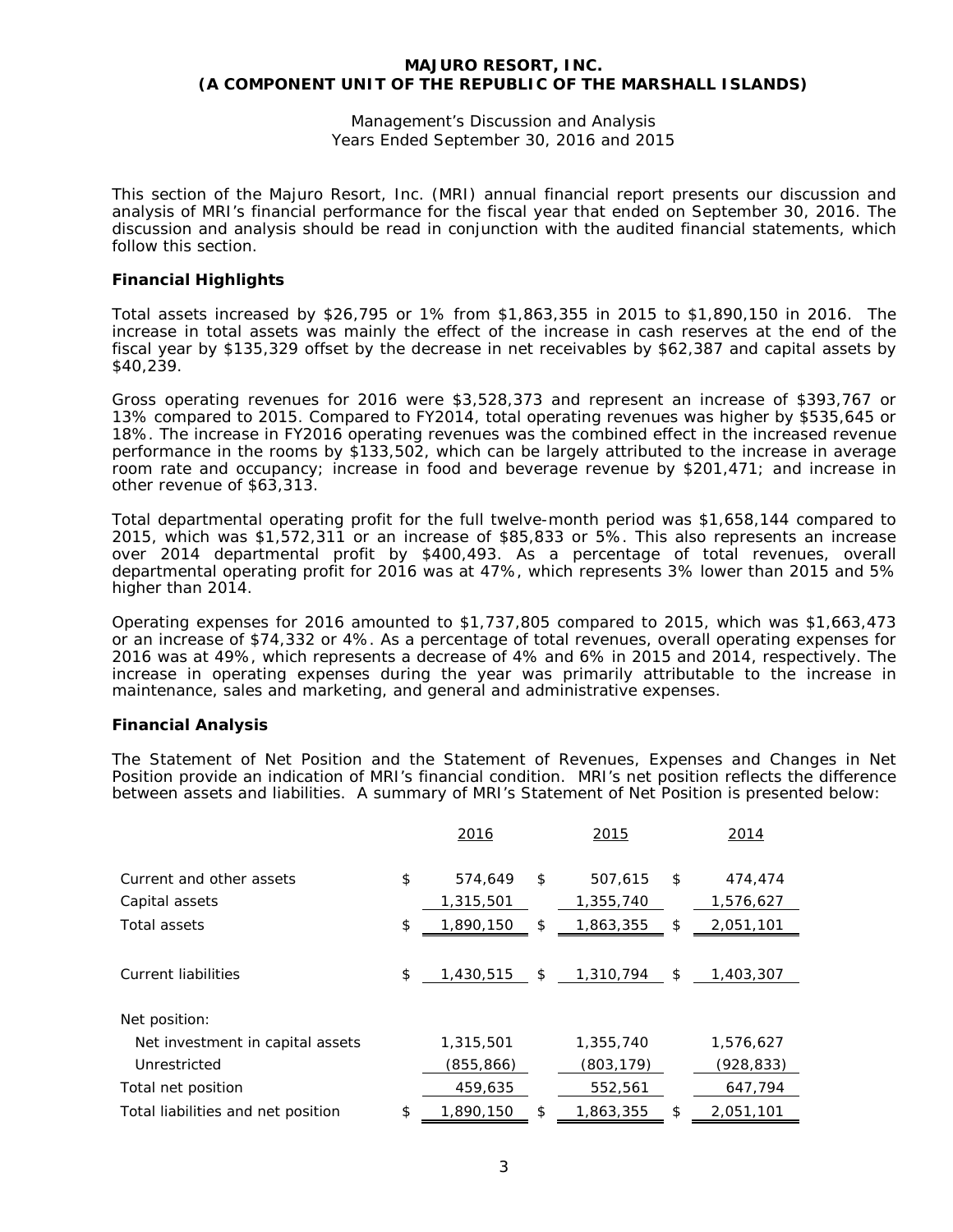# Management's Discussion and Analysis Years Ended September 30, 2016 and 2015

Total assets increased by \$26,795 or 1% from \$1,863,355 in 2015 to \$1,890,150 in 2016. The increase in total assets was the effect of the increase in cash by \$135,329 offset by decrease in net receivables by \$62,387 at the end of the fiscal year. Receivables mainly comprise government and government-related agencies in which the hotel experienced a slow turnover over the past years. There has been a decrease in net book value of capital assets by \$40,239. Inventories and prepayments decreased by \$4,412 and \$1,496, respectively.

On the other hand, total liabilities increased by \$119,721 or 9% from \$1,310,794 in 2015 to \$1,430,515 in 2016. MRI's liabilities increased due to an increase in accrued expenses and trade payables.

A summary of MRI's Statement of Revenues, Expenses and Changes in Net Position is presented below:

|                                        | 2016            | 2015            | 2014            |
|----------------------------------------|-----------------|-----------------|-----------------|
| Gross Profit:                          |                 |                 |                 |
| Departmental revenues                  | \$<br>3,455,265 | \$<br>3,187,005 | \$<br>2,807,276 |
| Departmental expenses                  | 1,797,121       | 1,614,694       | 1,549,625       |
| Total gross profit                     | 1,658,144       | 1,572,311       | 1,257,651       |
| Operating expenses                     | 1,737,805       | 1,663,473       | 1,656,290       |
| Total operating loss                   | (79,661)        | (91, 162)       | (398,639)       |
| Non-operating revenues (expenses), net | (13,265)        | (4,071)         | 82,048          |
| Change in net position                 | \$<br>(92,926)  | \$<br>(95,233)  | \$<br>(316,591) |

A summary of MRI's departmental revenues is presented below:

|                                   | 2016<br>2015    |    | 2014      |                 |
|-----------------------------------|-----------------|----|-----------|-----------------|
| Departmental revenues:            |                 |    |           |                 |
| <b>Rooms</b>                      | \$<br>1,759,452 | \$ | 1,625,950 | \$<br>1,589,032 |
| Food and beverage                 | 1,644,989       |    | 1,443,518 | 1,278,067       |
| Telephone                         | 1,943           |    | 6,462     | 2,473           |
| <b>Others</b>                     | 121.989         |    | 58,676    | 123,156         |
| Less bad debts recovery (expense) | (73, 108)       |    | 52,399    | (185,452)       |
|                                   | \$<br>3,455,265 | \$ | 3,187,005 | \$<br>2,807,276 |

A summary of MRI's departmental expenses is presented below:

|                        | 2016            | 2015            | 2014            |
|------------------------|-----------------|-----------------|-----------------|
| Departmental expenses: |                 |                 |                 |
| Rooms                  | \$<br>418.157   | \$<br>388,367   | \$<br>383,411   |
| Food and beverage      | 1,318,101       | 1,184,275       | 1,125,466       |
| Telephone              | 7.170           | 9.469           | 15,800          |
| <b>Others</b>          | 53,693          | 32,583          | 24,948          |
|                        | \$<br>1,797,121 | \$<br>1,614,694 | \$<br>1,549,625 |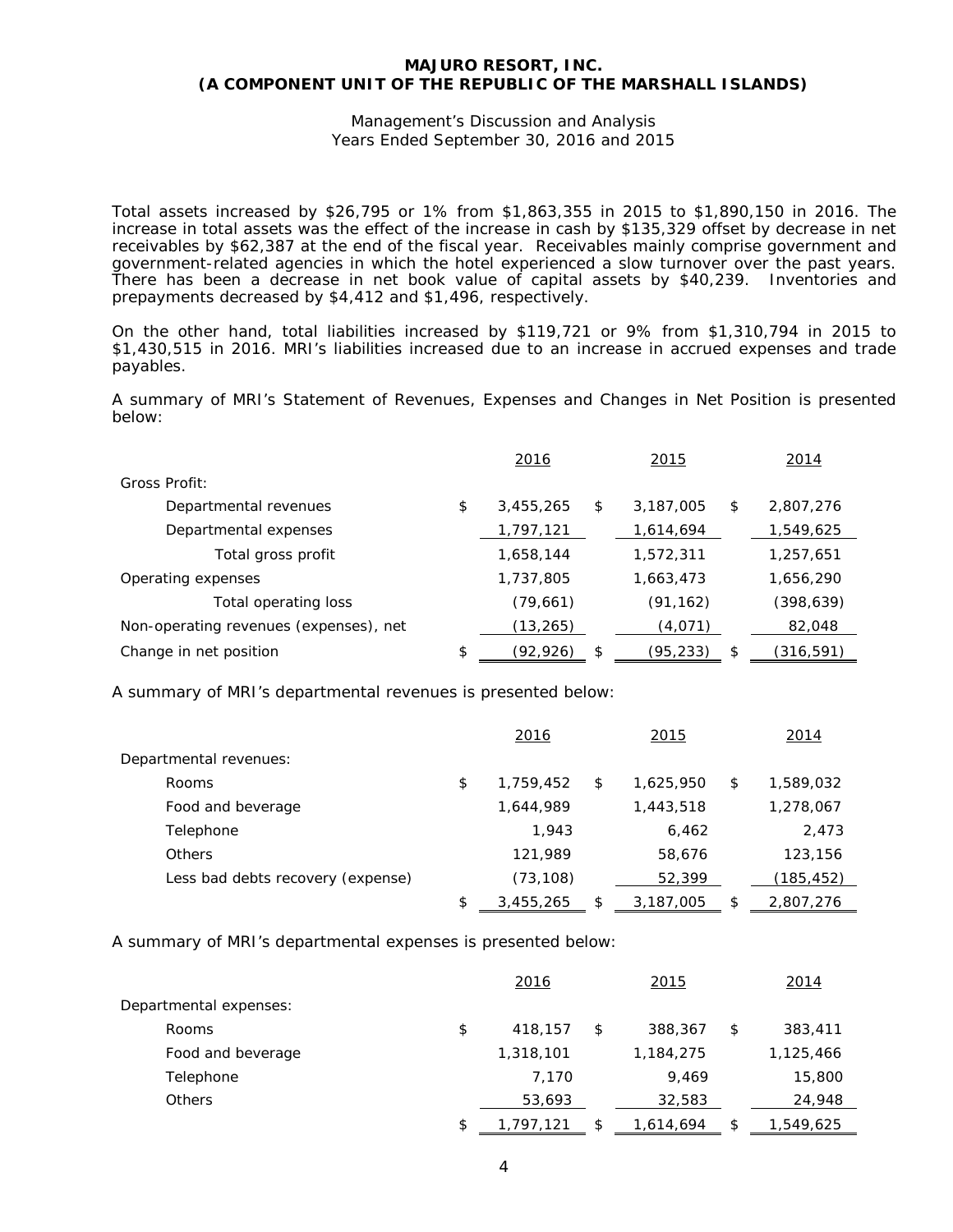Management's Discussion and Analysis Years Ended September 30, 2016 and 2015

The Statement of Revenues, Expenses and Changes in Net Position identify various revenue and expense items that impact the change in net position. Gross operating revenues for 2016 increased by \$393,767 from \$3,134,606 in 2015 to \$3,528,373 in 2016. Room revenues for 2016 increased by \$133,502 or 8% from 2015 and increased by \$170,420 or 11% from 2014. The average occupancy ratio increased in 2016 to 53.45% from 50.75% in 2015 and the average room rate increased from \$60.73 in 2015 to \$62.63 in 2016. Food and beverage revenue for 2016 was \$1,644,989, which showed an increase of \$201,471 over 2015 and an increase of \$366,922 over 2014. Meanwhile, telephone revenues and revenues from other operating departments posted a net increase of \$58,794 as compared to last year.

The following graph shows the major components of revenue for financial periods 2016, 2015 and 2014, all of which cover a twelve (12) month period ending September 30.



# **Statement of Hotel Occupancy Performance**

The following table shows a comparison of financial and statistical information affecting room revenue performance for the years 2016, 2015, 2014, 2013 and 2012.

| <b>Occupancy Performance</b> | 2016                     | 2015        | 2014        | 2013        | 2012        |
|------------------------------|--------------------------|-------------|-------------|-------------|-------------|
| % of total occupancy         | 53.45%                   | 50.75%      | 49.41%      | 45.04%      | 47.96%      |
| Average rate                 | \$<br>62.63              | \$<br>60.73 | \$<br>61.23 | \$<br>55.50 | \$<br>45.27 |
| % of paid occupancy          | 53.33%                   | 50.66%      | 49.33%      | 44.97%      | 47.87%      |
| Average rate                 | \$<br>62.77              | \$<br>61.06 | \$<br>61.33 | \$<br>55.59 | \$<br>45.35 |
| Group rooms                  |                          |             |             |             |             |
| % of total occupancy         | $\overline{\phantom{0}}$ | -           |             |             |             |
| Average rate                 |                          |             |             |             |             |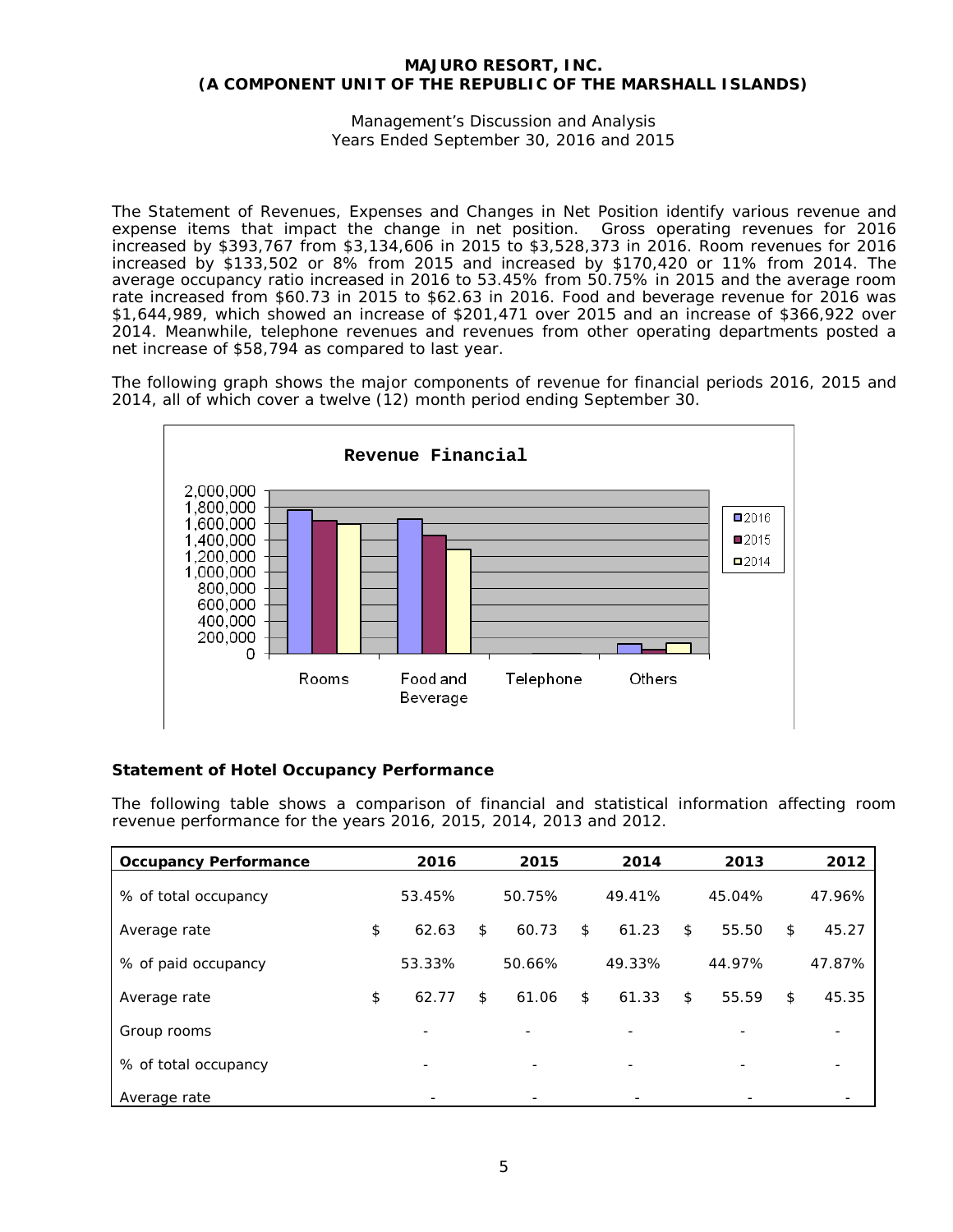Management's Discussion and Analysis Years Ended September 30, 2016 and 2015

Paid occupancy ratio in 2016 was 53% as compared to 51% in 2015 and 49% in 2014.

The hotel paid occupancy ratio for the current year has increased over the past two (2) years while the average paid room rate for the current year has slightly increased.

# **Operating Expenses**

Total operating expenses increased by \$74,332 from \$1,663,473 in 2015 to \$1,737,805 in 2016 as a result of the increase in maintenance, sales and marketing, and general and administrative expenses. As a percentage of total revenues, operating expenses for 2016 represents 49% or a decrease of 4% compared to 2015 and 6% decrease over 2014.

Utility costs showed a decrease of \$31,698 from \$545,047 in 2015 to \$513,349 in 2016. The decrease was primarily contributed by the efforts of MIR to change old equipment to energy saver, change of water heater even with the increase in energy rate. General and administrative expenses showed an increase of \$92,677, depreciation posted a decrease of \$28,736 while the maintenance cost increased by of \$24,663.

The following graph shows the major components of operating expenses for financial periods 2016, 2015 and 2014, all of which cover a twelve (12) month period ending September 30.



# **Capital Assets and Debt**

Net capital assets decreased by \$40,239 due to increase in accumulated depreciation of its acquisitions and building improvement. Certain capital equipment was purchased to replace damaged equipment due to wear and tear. MRI had various capital projects such as remodeling of ENRA restaurant, Jakaro Bar extension & roofing project, employee bathroom and locker project, purchase of air conditioning units and other reinforcements. There was also an increase in motor vehicles with the purchase of a brand new shuttle bus to transport hotel guests.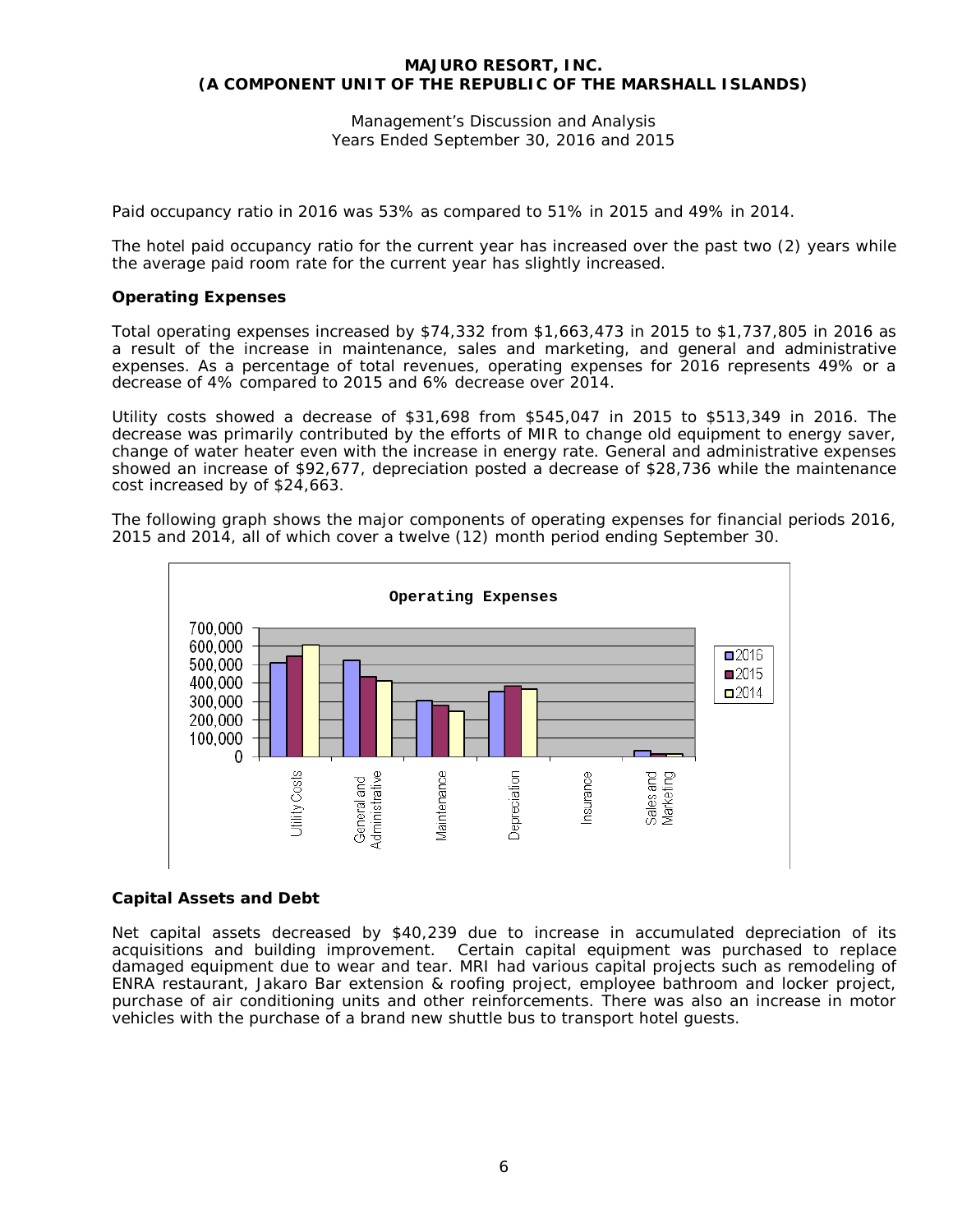Management's Discussion and Analysis Years Ended September 30, 2016 and 2015

A summary of MRI's capital assets is presented below**:**

|                          | 2016            | 2015            | 2014            |  |
|--------------------------|-----------------|-----------------|-----------------|--|
| Building and structure   | \$<br>2,714,168 | \$<br>2,580,460 | \$<br>2,547,970 |  |
| Furniture and fixtures   | 1,547,086       | 1,438,871       | 1,342,770       |  |
| Office equipment         | 249,296         | 244,090         | 241,105         |  |
| Other equipment          | 113,638         | 113,638         | 109,838         |  |
| Motor vehicles           | 299,953         | 229,916         | 200,038         |  |
| At Cost                  | 4,924,141       | 4,606,975       | 4,441,721       |  |
| Accumulated depreciation | (3,608,640)     | (3,251,235)     | (2,865,094)     |  |
| Net Book Value           | \$<br>1,315,501 | \$<br>1,355,740 | \$<br>1,576,627 |  |

For additional information concerning capital assets, please see note 4 to the financial statements.

MRI did not incur any long-term debt during 2016 nor was any such debt due and outstanding at year end.

Management's Discussion and Analysis for the year ended September 30, 2015 is set forth in the report on the audit of MRI's financial statements dated August 18, 2016. That Discussion and Analysis explains the major factors impacting the 2015 financial statements and may be obtained from the contact information below.

# **Economic Factors and Next Year's Performance**

The following factors may have a great impact on next year's operations:

MRI has been aggressively promoting the destination through outside sales agents such as Booking.com and through social media. It is catering a wide range of tourists within and outside the Pacific. It has also opened its doors to Japanese tourists with the help of Ray Crew Dive Center located within the hotel vicinity. Exposure to travel magazines, travel agents, wholesalers, retailers as well as the general public is being accomplished through a combination of advertising, public relations, direct marketing, trade shows and promotions with the help of its new Marketing Manager.

The RMI Government is now playing an active role in promoting the Marshall Islands to generate sufficient numbers of visitors through conferences, workshops, trainings and seminars that is being sponsored and hosted by the RMI.

There is a continuous growth in guest arrivals brought about by the service provided by Nauru Airlines between Majuro, FSM and Australia. This will have a great impact in the tourism industry and country as a whole. With the current number of visitors to Majuro, MRI management is optimistic about the amount of increase in room revenues for 2017. Upcoming conferences and seminars that will be hosted by RMI for 2017 will also give us an advantage in hotel room occupancy as well as the food and beverage operations.

Combined efforts in searching for ways to increase collections and cut on costs and expenses to improve cash flow and help generate funds in order to meet obligations. MRI new management has established measures to improve its collection campaign in order to recover long-outstanding receivables.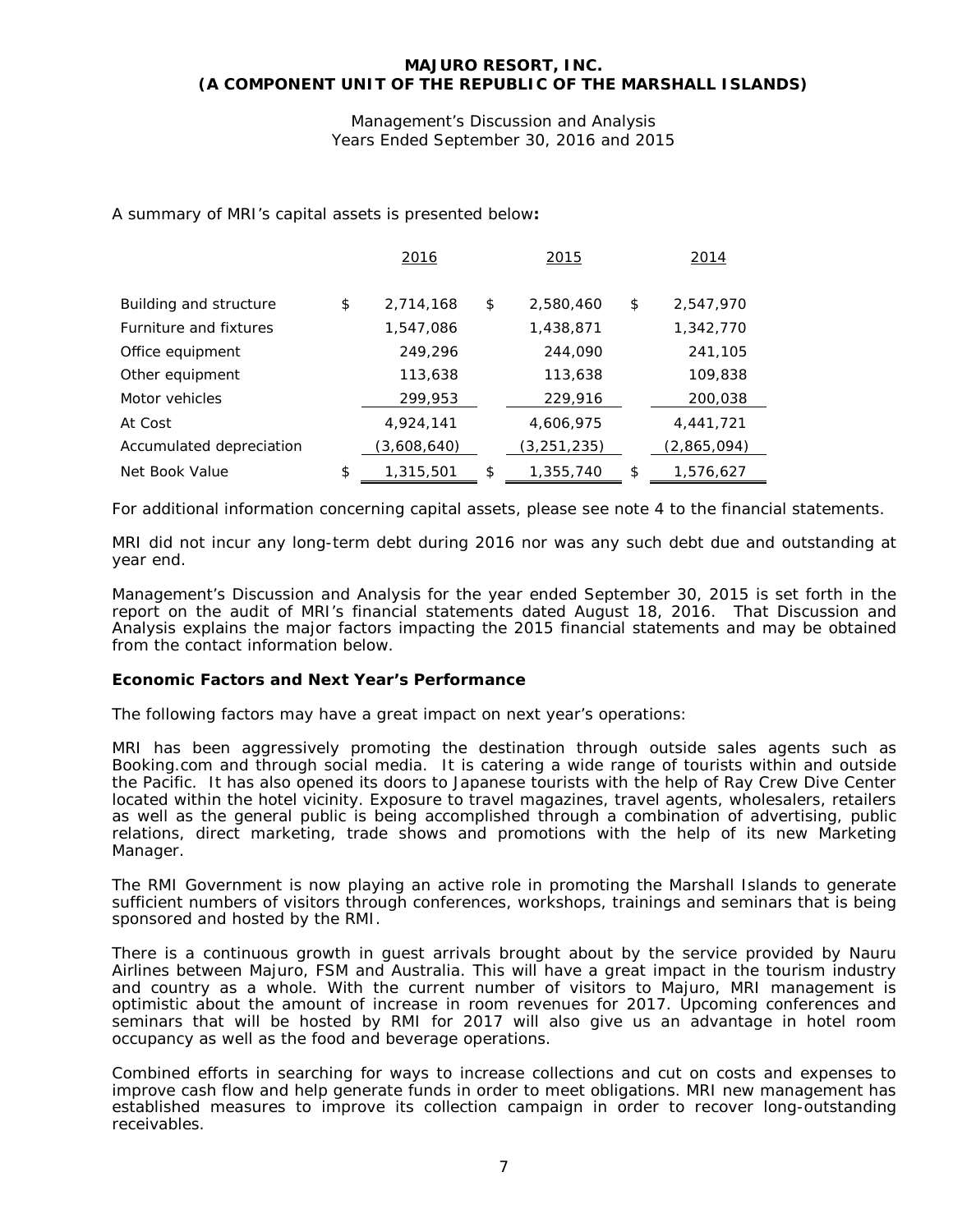Management's Discussion and Analysis Years Ended September 30, 2016 and 2015

# **Additional Financial Information**

The discussion and analysis is designed to provide MRI's customers and other interested parties with an overview of MRI's financial operations and financial condition. Should the reader have questions regarding the information included in this report or wish to request additional financial information, please contact the Majuro Resort, Inc. General Manager at P.O. Box 3279, Majuro, MH 96960.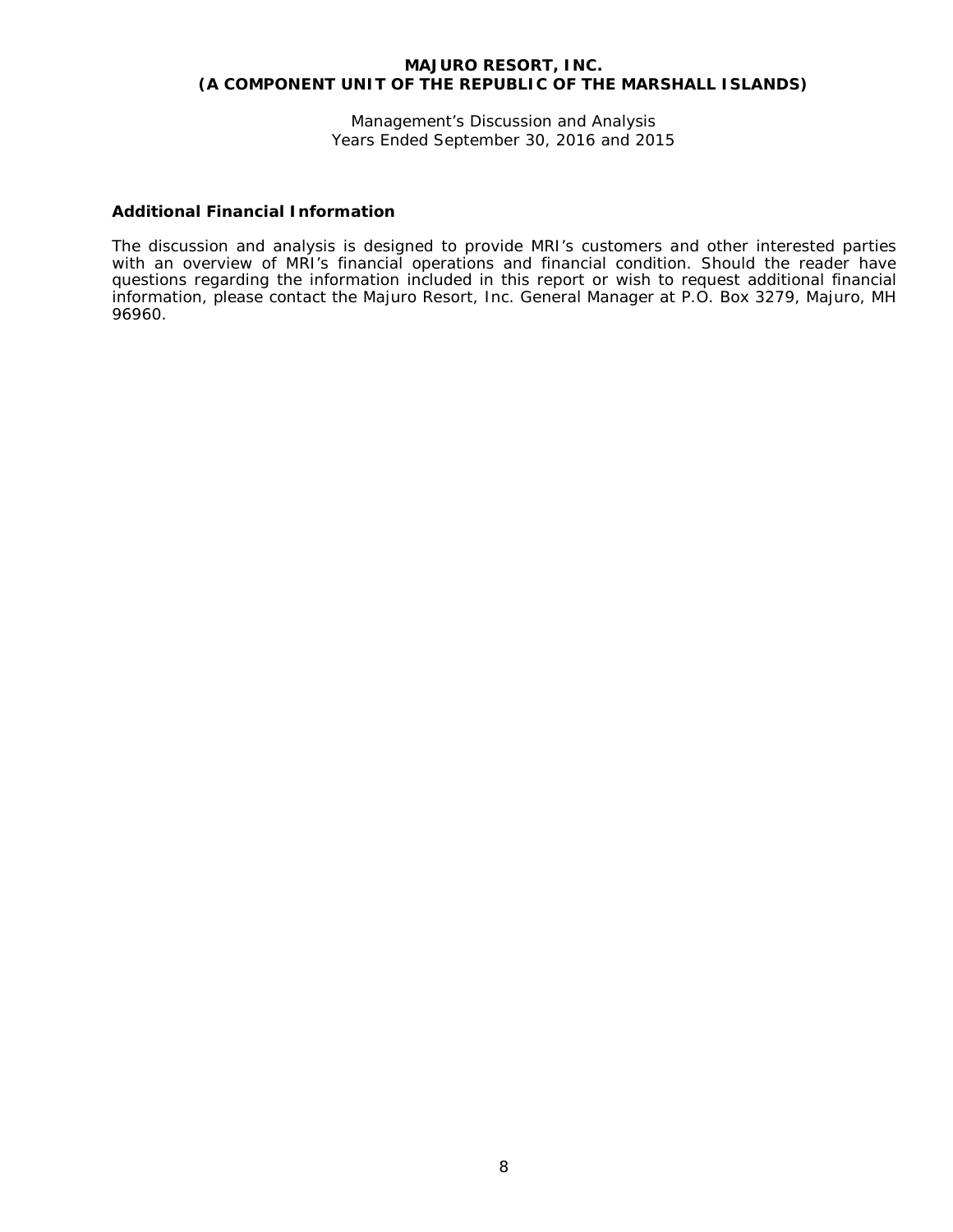# Statements of Net Position September 30, 2016 and 2015

| <b>ASSETS</b>                                                                                | 2016                                   | 2015                          |
|----------------------------------------------------------------------------------------------|----------------------------------------|-------------------------------|
| Current assets:<br>Cash                                                                      | \$<br>297,852 \$                       | 162,523                       |
| Receivables:<br>Trade<br><b>Affiliates</b><br>Other                                          | 345,846<br>351,778<br>26,948           | 342,206<br>356,245<br>15,400  |
| Less allowance for doubtful accounts                                                         | 724,572<br>(538, 923)                  | 713,851<br>(465, 815)         |
| Total receivables, net                                                                       | 185,649                                | 248,036                       |
| Inventories                                                                                  | 53,424                                 | 57,836                        |
| Prepaid expenses                                                                             | 37,724                                 | 39,220                        |
| Total current assets                                                                         | 574,649                                | 507,615                       |
| Property, plant and equipment, net                                                           | 1,315,501                              | 1,355,740                     |
|                                                                                              | \$<br>1,890,150 \$                     | 1,863,355                     |
| <b>LIABILITIES AND NET POSITION</b>                                                          |                                        |                               |
| <b>Current liabilities:</b><br>Accounts payable<br>Payable to affiliates<br>Accrued expenses | \$<br>167,628 \$<br>702,583<br>560,304 | 132,694<br>605,963<br>572,137 |
| <b>Total current liabilities</b>                                                             | 1,430,515                              | 1,310,794                     |
| Commitment and contingencies                                                                 |                                        |                               |
| Net position:<br>Net investment in capital assets<br>Unrestricted                            | 1,315,501<br>(855, 866)                | 1,355,740<br>(803, 179)       |
| Total net position                                                                           | 459,635                                | 552,561                       |
|                                                                                              | \$<br>1,890,150 \$                     | 1,863,355                     |

See accompanying notes to financial statements.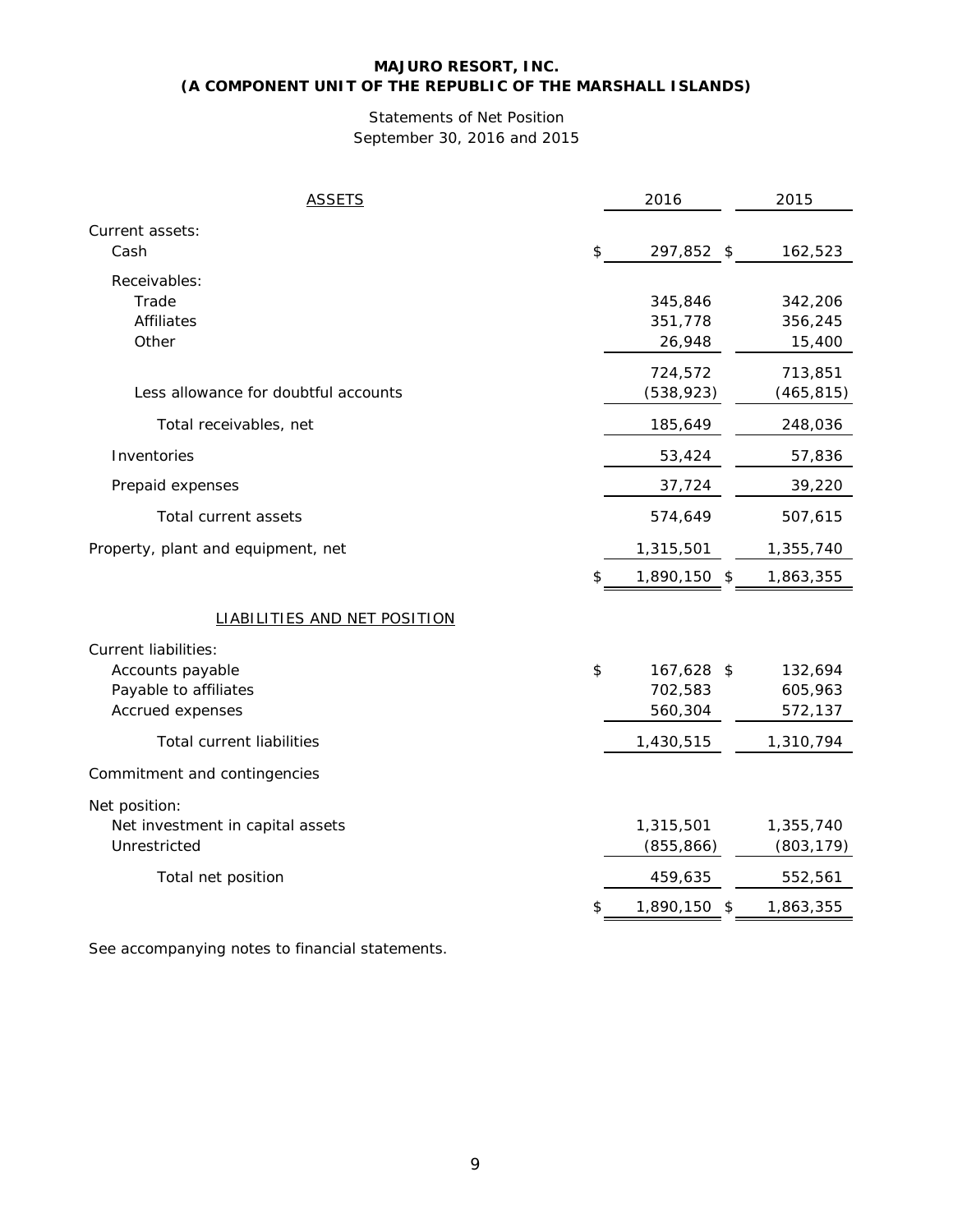# Statements of Revenues, Expenses and Changes in Net Position Years Ended September 30, 2016 and 2015

|                                                      | 2016               | 2015      |
|------------------------------------------------------|--------------------|-----------|
| Revenues:                                            |                    |           |
| Rooms                                                | \$<br>1,759,452 \$ | 1,625,950 |
| Food and beverage                                    | 1,644,989          | 1,443,518 |
| Telephone                                            | 1,943              | 6,462     |
| Other                                                | 121,989            | 58,676    |
| Total revenues                                       | 3,528,373          | 3,134,606 |
| Less recovery from (provision for) doubtful accounts | (73, 108)          | 52,399    |
| Net revenues                                         | 3,455,265          | 3,187,005 |
| Cost of sales:                                       |                    |           |
| Rooms                                                | 418,157            | 388,367   |
| Food and beverage                                    | 1,318,101          | 1,184,275 |
| Telephone                                            | 7,170              | 9,469     |
| Other                                                | 53,693             | 32,583    |
| Total cost of sales                                  | 1,797,121          | 1,614,694 |
| Gross profit                                         | 1,658,144          | 1,572,311 |
| Operating expenses:                                  |                    |           |
| General and administrative                           | 527,971            | 435,294   |
| Utility costs                                        | 513,349            | 545,047   |
| Depreciation                                         | 357,405            | 386,141   |
| Maintenance                                          | 306,319            | 281,656   |
| Sales and marketing                                  | 32,761             | 15,335    |
| Total operating expenses                             | 1,737,805          | 1,663,473 |
| Operating loss                                       | (79, 661)          | (91, 162) |
| Nonoperating expenses:                               |                    |           |
| Interest expense                                     | (13, 265)          | (4,071)   |
| Change in net position                               | (92, 926)          | (95, 233) |
| Net position at beginning of year                    | 552,561            | 647,794   |
| Net position at end of year                          | 459,635            | 552,561   |
|                                                      |                    |           |

See accompanying notes to financial statements.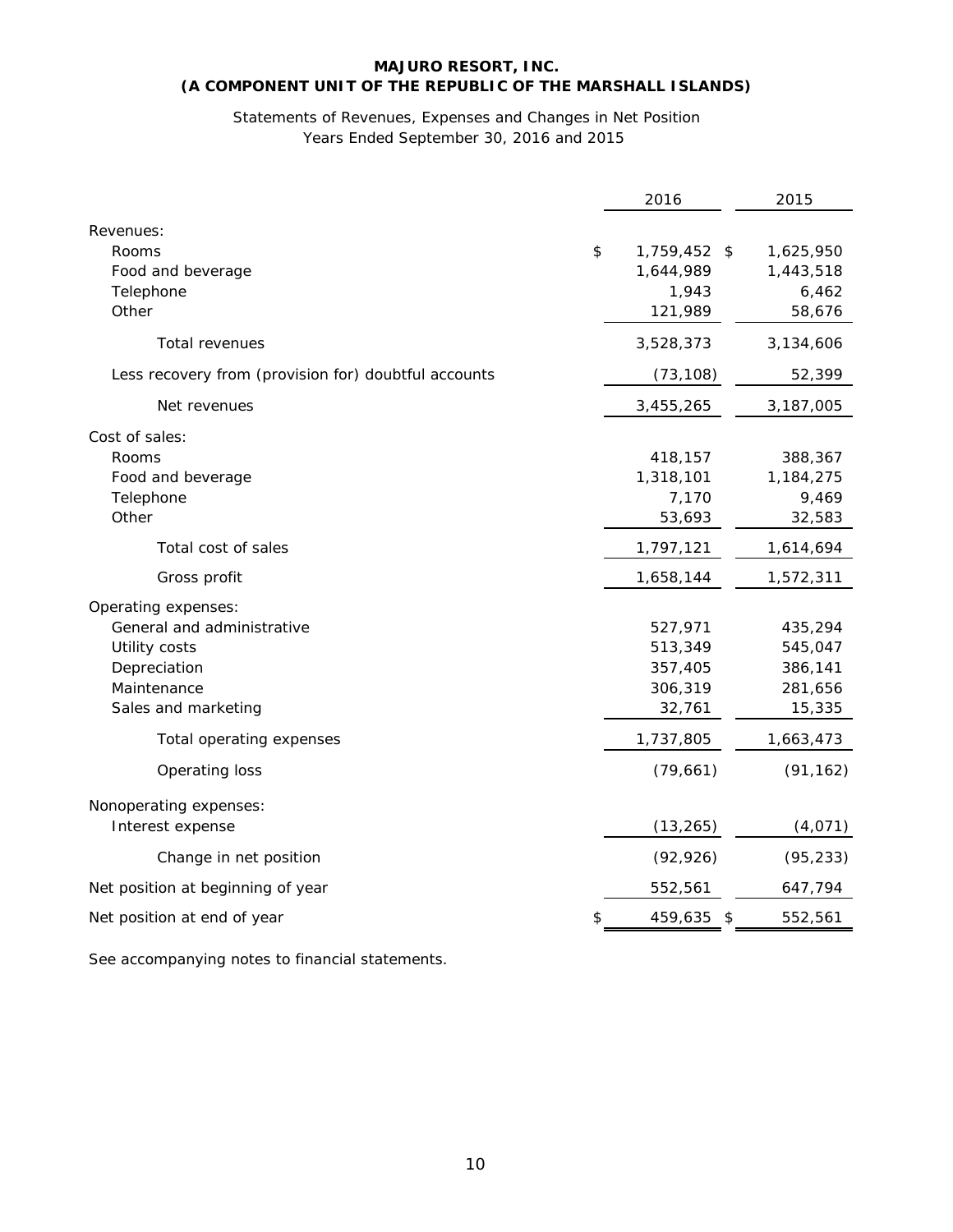# Statements of Cash Flows Years Ended September 30, 2016 and 2015

|                                                                                                                                                                       |                           | 2016                                            | 2015                                               |
|-----------------------------------------------------------------------------------------------------------------------------------------------------------------------|---------------------------|-------------------------------------------------|----------------------------------------------------|
| Cash flows from operating activities:<br>Cash received from customers<br>Cash payments to suppliers for goods and services<br>Cash payments to employees for services | $\boldsymbol{\mathsf{S}}$ | 3,517,652 \$<br>(2,071,594)<br>(980, 298)       | 3,212,991<br>(2, 163, 717)<br>(844, 254)           |
| Net cash provided by operating activities                                                                                                                             |                           | 465,760                                         | 205,020                                            |
| Cash flows from noncapital financing activities:<br>Interest paid                                                                                                     |                           | (13, 265)                                       | (4,071)                                            |
| Cash flows from capital and related financing activities:<br>Acquisition of capital assets                                                                            |                           | (317, 166)                                      | (165, 254)                                         |
| Net change in cash                                                                                                                                                    |                           | 135,329                                         | 35,695                                             |
| Cash at beginning of year                                                                                                                                             |                           | 162,523                                         | 126,828                                            |
| Cash at end of year                                                                                                                                                   | \$                        | 297,852 \$                                      | 162,523                                            |
| Reconciliation of operating loss to net cash provided by<br>operating activities:<br>Operating loss<br>Adjustments to reconcile operating loss to net cash            | \$                        | $(79,661)$ \$                                   | (91, 162)                                          |
| provided by operating activities:<br>Depreciation<br>Bad debt (recovery) expense<br>(Increase) decrease in assets:                                                    |                           | 357,405<br>73,108                               | 386,141<br>(52, 399)                               |
| Receivables:<br>Trade<br><b>Affiliates</b><br>Other<br>Inventories<br>Prepaid expenses                                                                                |                           | (3,640)<br>4,467<br>(11, 548)<br>4,412<br>1,496 | 33,212<br>30,143<br>15,030<br>(13, 439)<br>(9,993) |
| Increase (decrease) in liabilities:<br>Accounts payable<br>Payable to affiliates<br>Accrued expenses                                                                  |                           | 34,934<br>96,620<br>(11, 833)                   | (15, 737)<br>(78, 983)<br>2,207                    |
| Net cash provided by operating activities                                                                                                                             | \$                        | 465,760<br>\$                                   | 205,020                                            |
| See assempanying pates to financial statements                                                                                                                        |                           |                                                 |                                                    |

See accompanying notes to financial statements.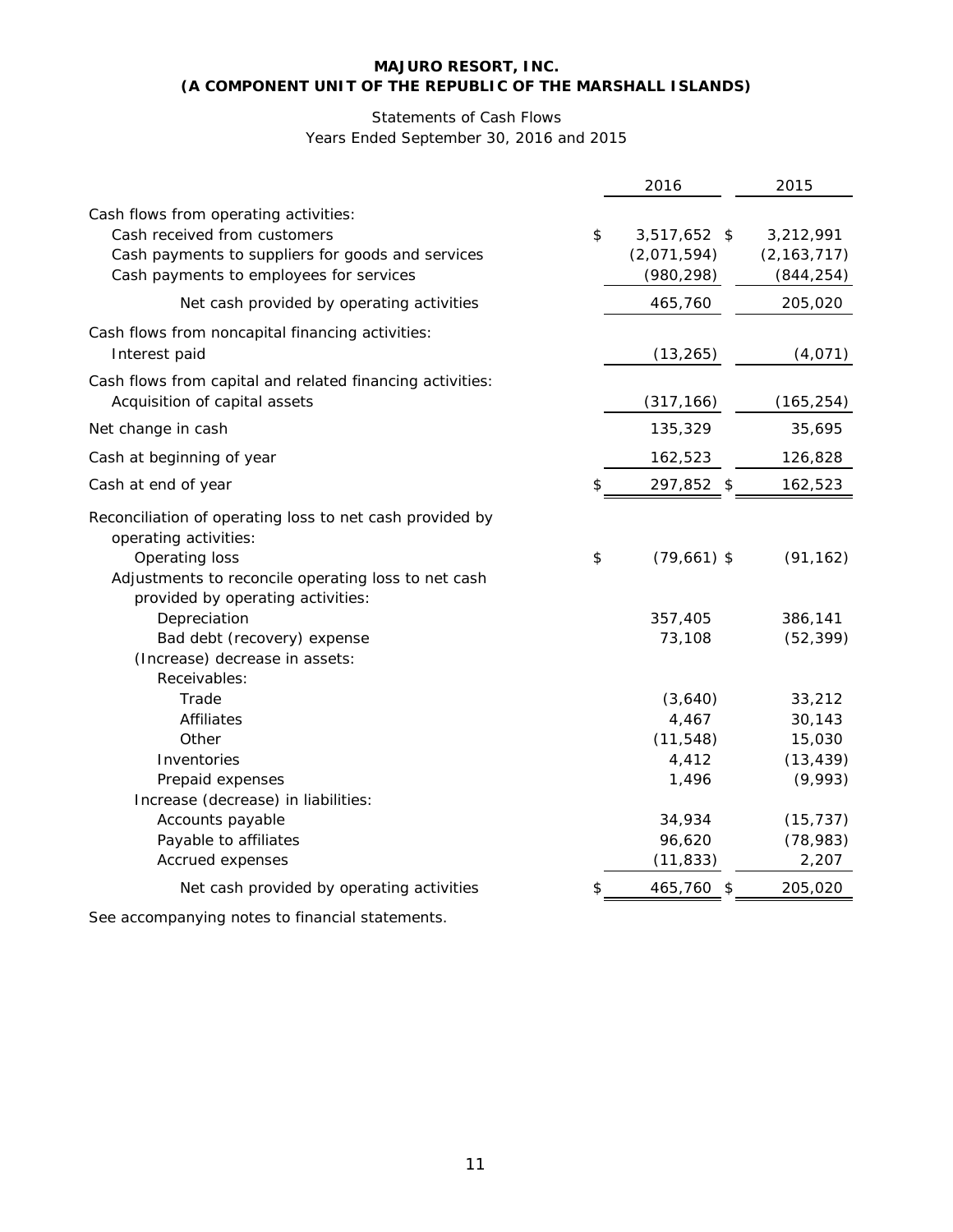Notes to Financial Statements September 30, 2016 and 2015

#### (1) Organization

Majuro Resort, Inc. (MRI) dba Marshall Islands Resort, a component unit of the Republic of the Marshall Islands (RepMar), was formed on November 8, 1995, as a corporation. The primary business of MRI is the operation of a 150-room hotel on the atoll of Majuro in the Republic of the Marshall Islands. MRI is governed by a five-member Board of Directors appointed by the Cabinet of RepMar. MRI's financial statements are incorporated into the financial statements of RepMar as a component unit.

#### (2) Summary of Significant Accounting Policies

The accounting policies of MRI conform to accounting principles generally accepted in the United States of America, as applicable to governmental entities, specifically proprietary funds.

GASB Statement No. 34, *Basic Financial Statements - and Management's Discussion and Analysis - for State and Local Governments*, which was subsequently amended by Statement No. 37, *Basic Financial Statements - and Management's Discussion and Analysis - for State and Local Governments: Omnibus*, and modified by Statement No. 38, *Certain Financial Statement Note Disclosures,* establish financial reporting standards for governmental entities, which require that management's discussion and analysis of the financial activities be included with the basic financial statements and notes, and modify certain other financial statement disclosure requirements.

To conform to the requirements of GASB Statement No. 34, equity is presented in the following net position categories:

- Net investment in capital assets capital assets, net of accumulated depreciation, plus construction or improvement of those assets.
- Unrestricted net position that is not subject to externally imposed stipulations. Unrestricted net position may be designated for specific purposes by action of management or the Board of Directors or may otherwise be limited by contractual agreements with outside parties.

#### Basis of Accounting

Proprietary funds are accounted for on a flow of economic resources measurement focus. With this measurement focus, all assets and deferred outflows of resources, and liabilities and deferred inflows of resources associated with the operation of the fund are included in the statements of net position. Proprietary fund operating statements present increases and decreases in net position. The accrual basis of accounting is utilized by proprietary funds. Under this method, revenues are recorded when earned and expenses are recorded at the time liabilities are incurred. MRI considers room and related food, beverage and telephone revenues and costs directly related to such revenues to be operating revenues and expenses. Revenues and expenses related to financing and other activities are reflected as nonoperating.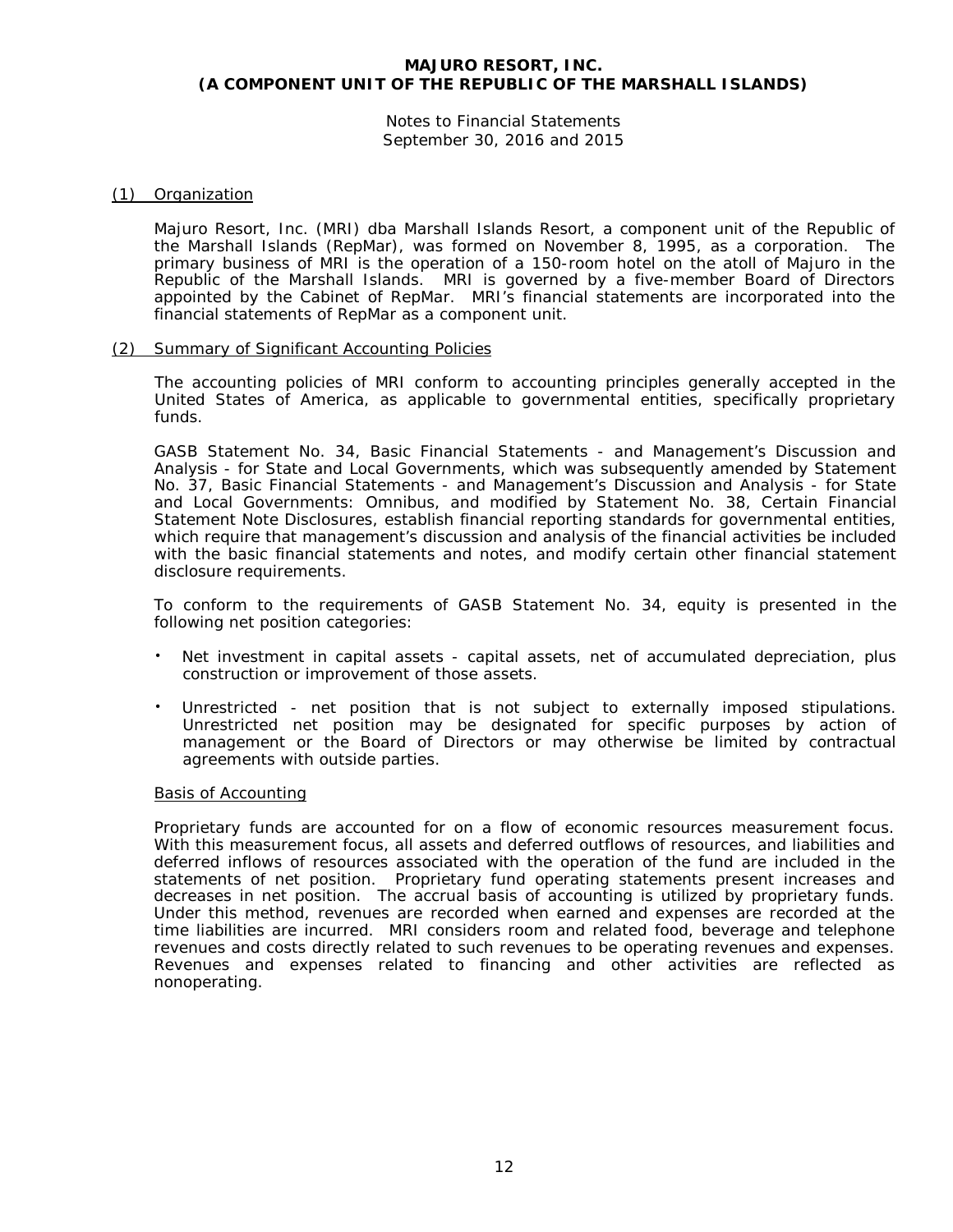Notes to Financial Statements September 30, 2016 and 2015

# (2) Summary of Significant Accounting Policies, Continued

#### Cash

Custodial risk is the risk that in the event of a bank failure, MRI's deposits may not be returned to it. Such deposits are not covered by depository insurance and are either uncollateralized or collateralized with securities held by the pledging financial institution or held by the pledging financial institution but not in the depositor-government's name. MRI does not have a deposit policy for custodial credit risk.

For purpose of the statements of net position and cash flows, cash is defined as cash on hand and cash held in demand accounts. As of September 30, 2016 and 2015, the carrying amount of cash was \$297,852 and \$162,523, respectively, and the corresponding bank balances were \$330,287 and \$239,088 respectively. Of the bank balances, \$263,116 and \$218,872, respectively, were maintained in a financial institution subject to Federal Deposit Insurance Corporation (FDIC) insurance with the remaining amounts of \$67,171 and \$20,216, respectively, being maintained in a financial institution not subject to depository insurance. As of September 30, 2016 and 2015, bank deposits in the amount of \$250,000 and \$218,872, respectively, were FDIC insured. MRI does not require collateralization of its cash deposits; therefore, deposit levels in excess of FDIC insurance coverage are uncollateralized. Accordingly, these deposits are exposed to custodial credit risk.

#### Receivables

All receivables are uncollateralized and are due from hotel customers and others located within the Republic of the Marshall Islands and the South Pacific region.

#### Allowance for Doubtful Accounts

The allowance for doubtful accounts is stated at an amount that management believes will be adequate to absorb possible losses on accounts receivable that may become uncollectible based on evaluations of the collectability of these accounts and prior collection experience. The allowance is established through a provision for bad debts charged to expense.

#### Inventories

Inventories are stated at the lower of cost (average costing) or market (net realizable value).

#### Operating Supplies

China, glass, linen, silverware and uniforms are charged to expense in the year of purchase.

#### Property, Plant and Equipment

Property, plant and equipment with a cost that equals or exceeds \$100 are capitalized. Such assets are stated at cost. Depreciation is calculated using the straight-line method based on the estimated useful lives of the respective assets.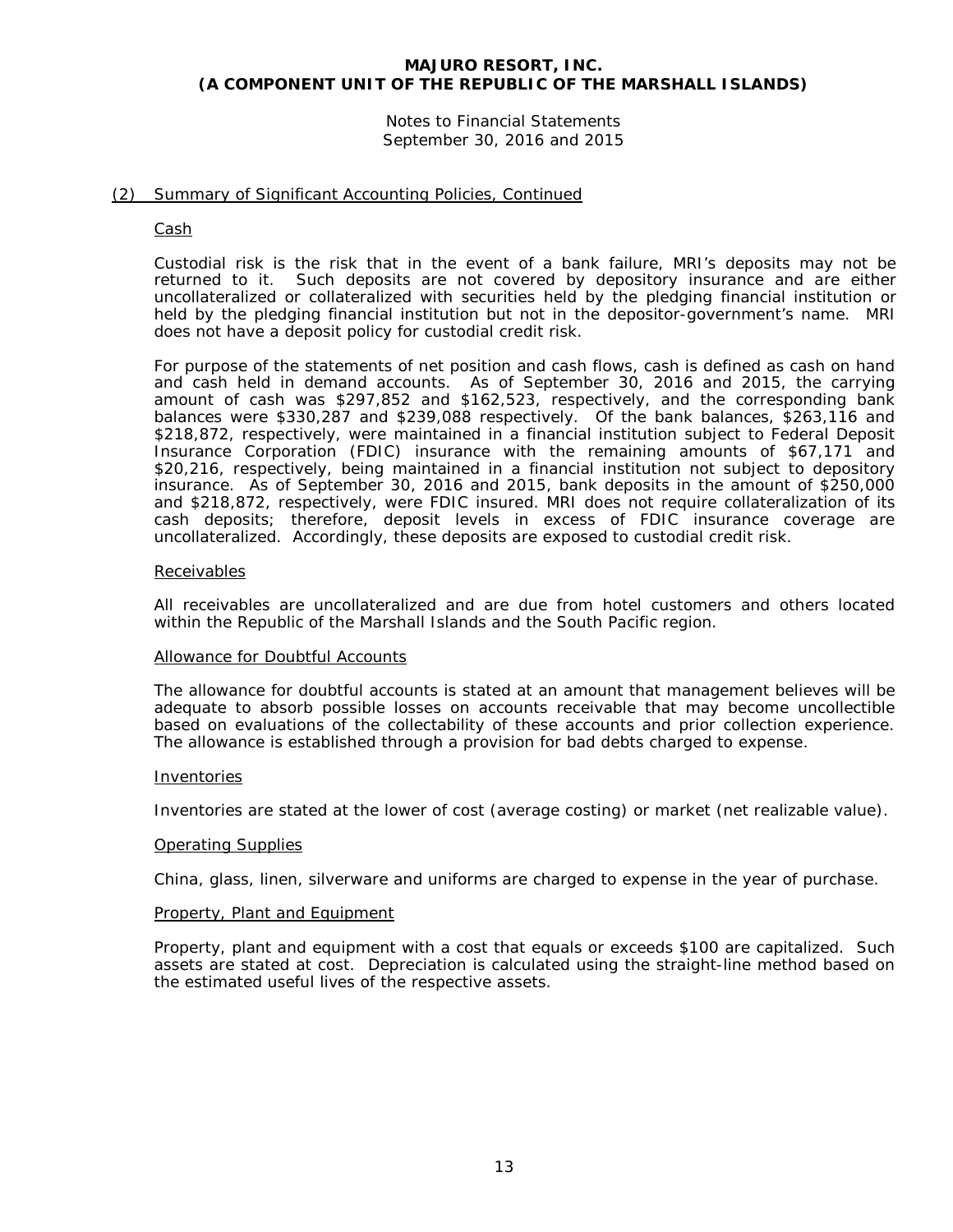Notes to Financial Statements September 30, 2016 and 2015

#### (2) Summary of Significant Accounting Policies, Continued

#### Deferred Outflows of Resources

In addition to assets, the statement of net position will sometimes report a separate section for deferred outflows of resources. This separate financial statement element represents a consumption of net position that applies to a future period and so will not be recognized as an outflow of resources (deduction of net position) until then. MRI has no items that qualify for reporting in this category.

#### Deferred Inflows of Resources

In addition to liabilities, the statement of net position will sometimes report a separate section for deferred inflows of resources. This separate financial statement element represents an acquisition of net position that applies to a future period and so will not be recognized as an inflow of resources (additions to net position) until then. MRI has no items that qualify for reporting in this category.

#### **Taxes**

Corporate profits are not subject to income tax in the Republic of the Marshall Islands. The Government of the Republic of the Marshall Islands imposes a gross receipts tax (GRT) of 3% on revenues. MRI, being a component unit of the Republic of the Marshall Islands as defined in the State-Owned Enterprises Act, 2015, is exempt from payment of GRT.

#### Advertising Costs

MRI expenses advertising costs as incurred. During the years ended September 30, 2016 and 2015, MRI incurred advertising costs of \$10,702 and \$9,422, respectively.

#### Compensated Absences

Vested or accumulated vacation leave is recorded as an expense and liability as the benefits accrue to employees. No liability is recorded for nonvesting accumulating rights to receive sick benefits. As of September 30, 2016 and 2015, the accumulated vacation leave liability amounted to \$46,632 and \$54,100, respectively, and is included within the statements of net position as accrued expenses.

# New Accounting Standards

During the year ended September 30, 2016, MRI implemented the following pronouncements:

- GASB Statement No. 72, *Fair Value Measurement and Application,* which addresses accounting and financial reporting issues related to fair value measurements and requires entities to expand their fair value disclosures by determining major categories of debt and equity securities within the fair value hierarchy on the basis of the nature and risk of the investment.
- GASB issued Statement No. 76, *The Hierarchy of Generally Accepted Accounting Principles for State and Local Governments*, which eliminates two of the four categories of authoritative GAAP that exist under the existing hierarchy prescribed by Statement No. 55. The two categories that will remain under the new standard are (1) GASB Statements and (2) GASB technical bulletins and implementation guides in addition to AICPA guidance that the GASB clears.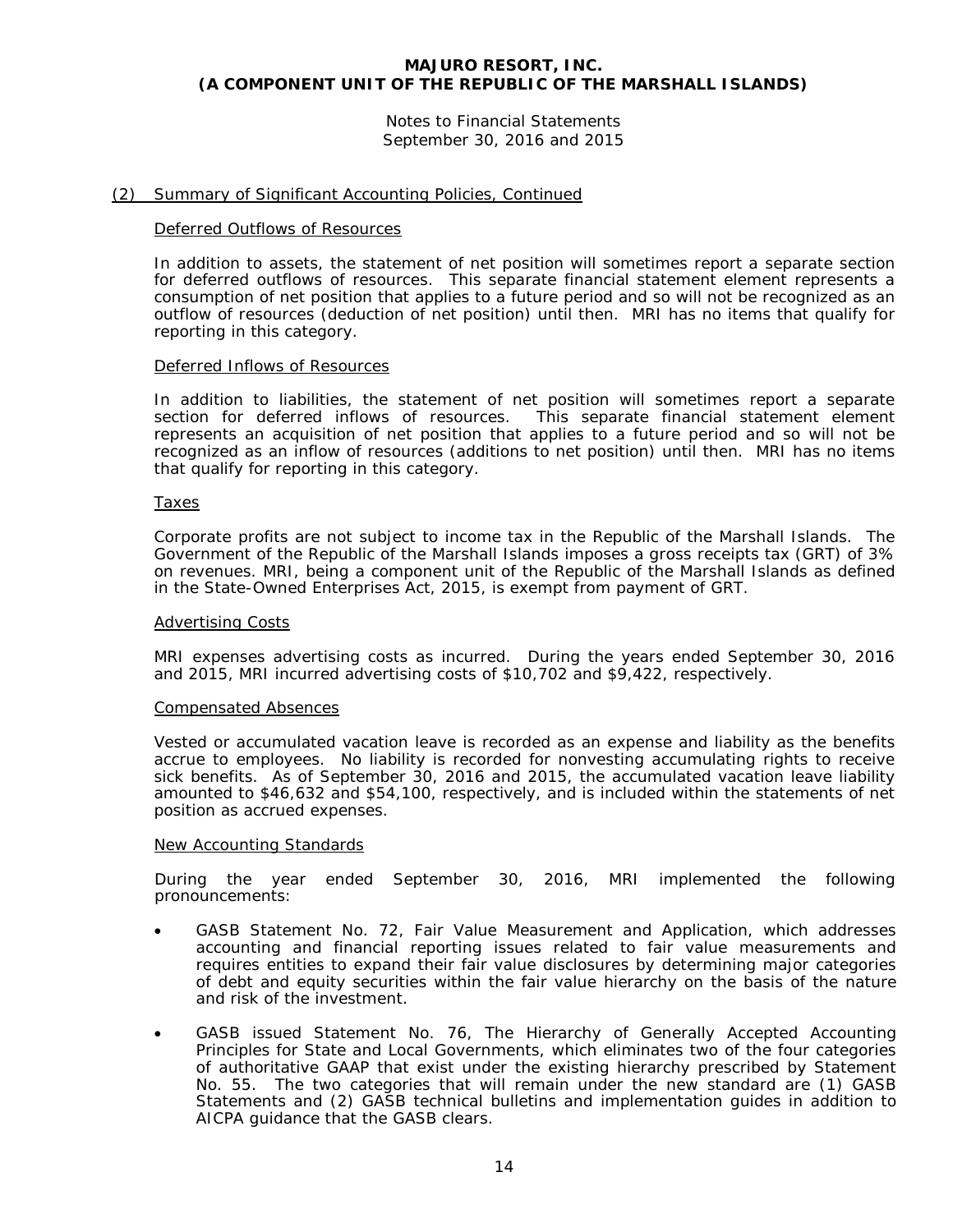Notes to Financial Statements September 30, 2016 and 2015

# (2) Summary of Significant Accounting Policies, Continued

#### New Accounting Standards, Continued

• GASB Statement No. 79, *Certain External Investment Pools and Pool Participants,*  addresses for certain external investment pools and their participants the accounting and financial reporting implications that result from changes in the regulatory provisions referenced by previous accounting and financial reporting standards. Those provisions were based on the Investment Company Act of 1940, Rule 2a7. Rule 2a7 contains the Securities and Exchange Commission's regulations that apply to money market funds and were significantly amended in 2014.

The implementation of these standards did not have a material effect on the accompanying financial statements.

In June 2015, GASB issued Statement No. 73, Accounting and Financial Reporting for Pensions and Related Assets That Are Not Within the Scope of GASB Statement No. 68, and Amendments to Certain Provisions of GASB Statements No. 67 and No. 68, which aligns the reporting requirements for pensions and pension plans not covered in GASB Statements No. 67 and No. 68 with the reporting requirements in Statement No. 68. The provisions in Statement No. 73 are effective for fiscal years beginning after June 15, 2016. Management does not believe that the implementation of this statement will have a material effect on the financial statements.

In June 2015, GASB issued Statement No. 74, *Financial Reporting for Postemployment Benefit Plans Other Than Pension Plans*, which replaces Statements No. 43, *Financial Reporting for Postemployment Benefit Plans Other Than Pension Plans*, as amended, and No. 57, *OPEB Measurements by Agent Employers and Agent Multiple-Employer Plans*, and addresses financial reporting requirements for governments whose employees are provided with postemployment benefits other than pensions (other postemployment benefits or OPEB). The provisions in Statement No. 74 are effective for fiscal years beginning after June 15, 2016. Management does not believe that the implementation of this statement will have a material effect on the financial statements.

In June 2015, GASB issued Statement No. 75, *Accounting and Financial Reporting for Postemployment Benefits Other Than Pensions*, which replaces the requirements of Statements No. 45, *Accounting and Financial Reporting by Employers for Postemployment Benefits Other Than Pensions*, as amended, and No. 57, *OPEB Measurements by Agent Employers and Agent Multiple-Employer Plans*, and provides guidance on reporting by governments that provide OPEB to their employees and for governments that finance OPEB for employees of other governments. The provisions in Statement No. 75 are effective for fiscal years beginning after June 15, 2017. Management does not believe that the implementation of this statement will have a material effect on the financial statements.

In August 2015, GASB issued Statement No. 77, *Tax Abatement Disclosures*, which requires governments that enter into tax abatement agreements to disclose certain information about the agreements. The provisions in Statement No. 77 are effective for fiscal years beginning after December 15, 2015. Management does not believe that the implementation of this statement will have a material effect on the financial statements.

In December 2015, GASB issued Statement No. 78, *Pensions Provided through Certain Multiple-Employer Defined Benefit Pension Plans*, which addresses a practice issue regarding the scope and applicability of Statement No. 68, *Accounting and Financial Reporting for Pensions*. The provisions in Statement No. 78 are effective for fiscal years beginning after December 15, 2015. Management does not believe that the implementation of this statement will have a material effect on the financial statements.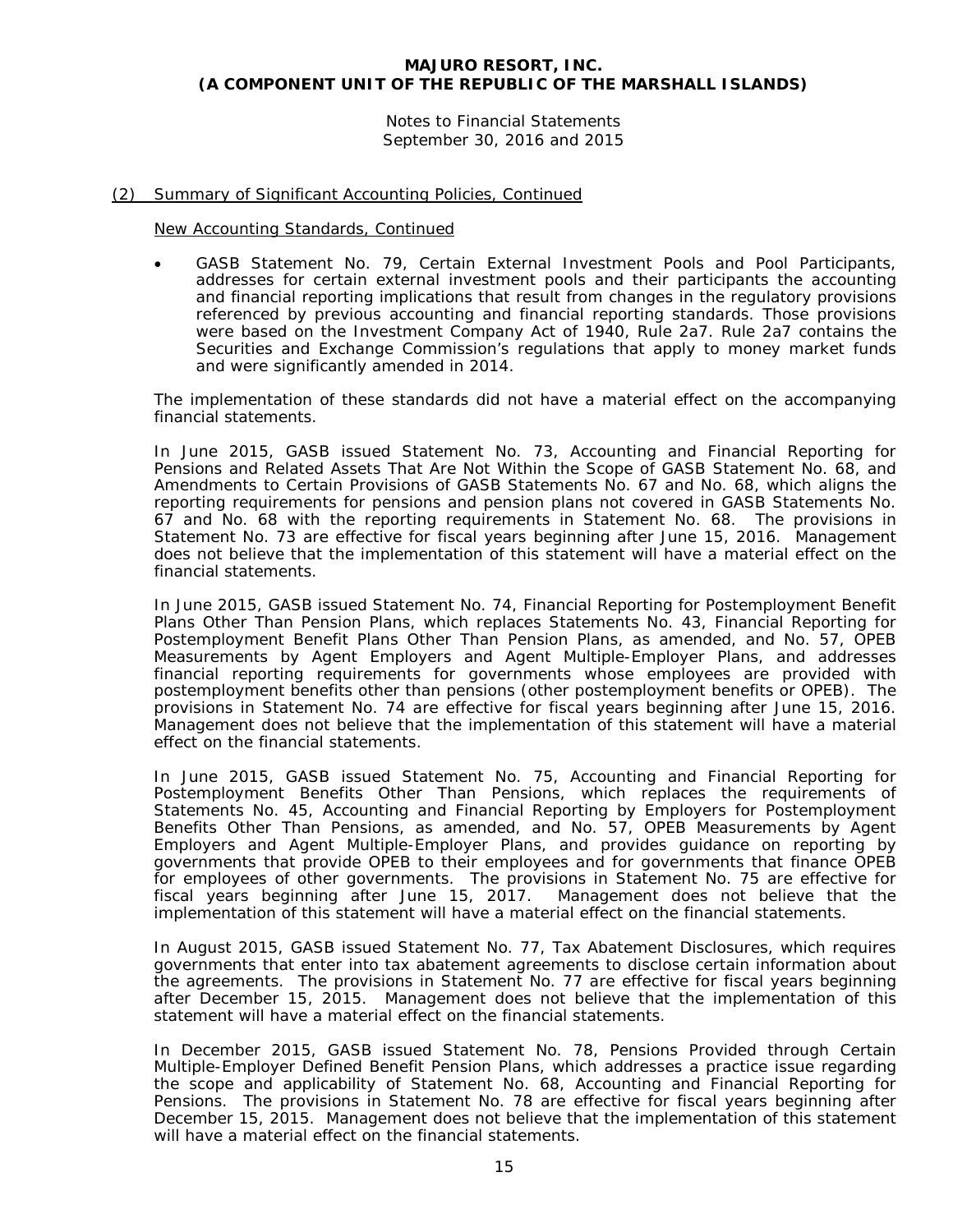Notes to Financial Statements September 30, 2016 and 2015

# (2) Summary of Significant Accounting Policies, Continued

#### New Accounting Standards, Continued

In January 2016, GASB issued Statement No. 80, *Blending Requirements for Certain Component Units - an amendment of GASB Statement No. 14*, which improves financial reporting by clarifying the financial statement presentation requirements for certain component units. The provisions in Statement No. 80 are effective for fiscal years beginning after June 15, 2016. Management does not believe that the implementation of this statement will have a material effect on the financial statements.

In March 2016, GASB issued Statement No. 81, *Irrevocable Split-Interest Agreements*, which improves accounting and financial reporting for irrevocable split-interest agreements by providing recognition and measurement guidance for situations in which a government is a beneficiary of the agreement. The provisions in Statement No. 81 are effective for fiscal<br>years beginning after December 15, 2016. Management does not believe that the years beginning after December 15, 2016. implementation of this statement will have a material effect on the financial statements.

In March 2016, GASB issued Statement No. 82, *Pension Issues - an amendment of GASB Statements No. 67, No. 68, and No. 73*, which addresses issues regarding (1) the presentation of payroll-related measures in required supplementary information, (2) the selection of assumptions and the treatment of deviations from the guidance in an Actuarial Standard of Practice for financial reporting purposes, and (3) the classification of payments made by employers to satisfy employee (plan member) contribution requirements. The provisions in Statement No. 82 are effective for fiscal years beginning after June 15, 2016. Management does not believe that the implementation of this statement will have a material effect on the financial statements.

#### Estimates

The preparation of financial statements in accordance with accounting principles generally accepted in the United States of America requires management to make estimates and assumptions that affect the reported amounts of assets and deferred outflows of resources, liabilities and deferred inflows of resources, and disclosure of contingent assets and liabilities at the date of the financial statements and the reported amounts of revenues and expenses during the reporting period. Actual results could differ from those estimates.

#### (3) Risk Management

MRI is exposed to various risks of loss related to torts; theft of, damage to, and destruction of assets; errors and omissions, injuries to employees; and natural disasters. MRI has elected to purchase commercial insurance from independent third parties for the risks of loss to which it is exposed. Settled claims from these risks have not exceeded commercial insurance coverage for the past three years. MRI does not maintain general liability insurance; property insurance; and fire, lightning and typhoon insurance for its hotel building and contents. In the event of an insurable loss, MRI may be self-insured to a material extent.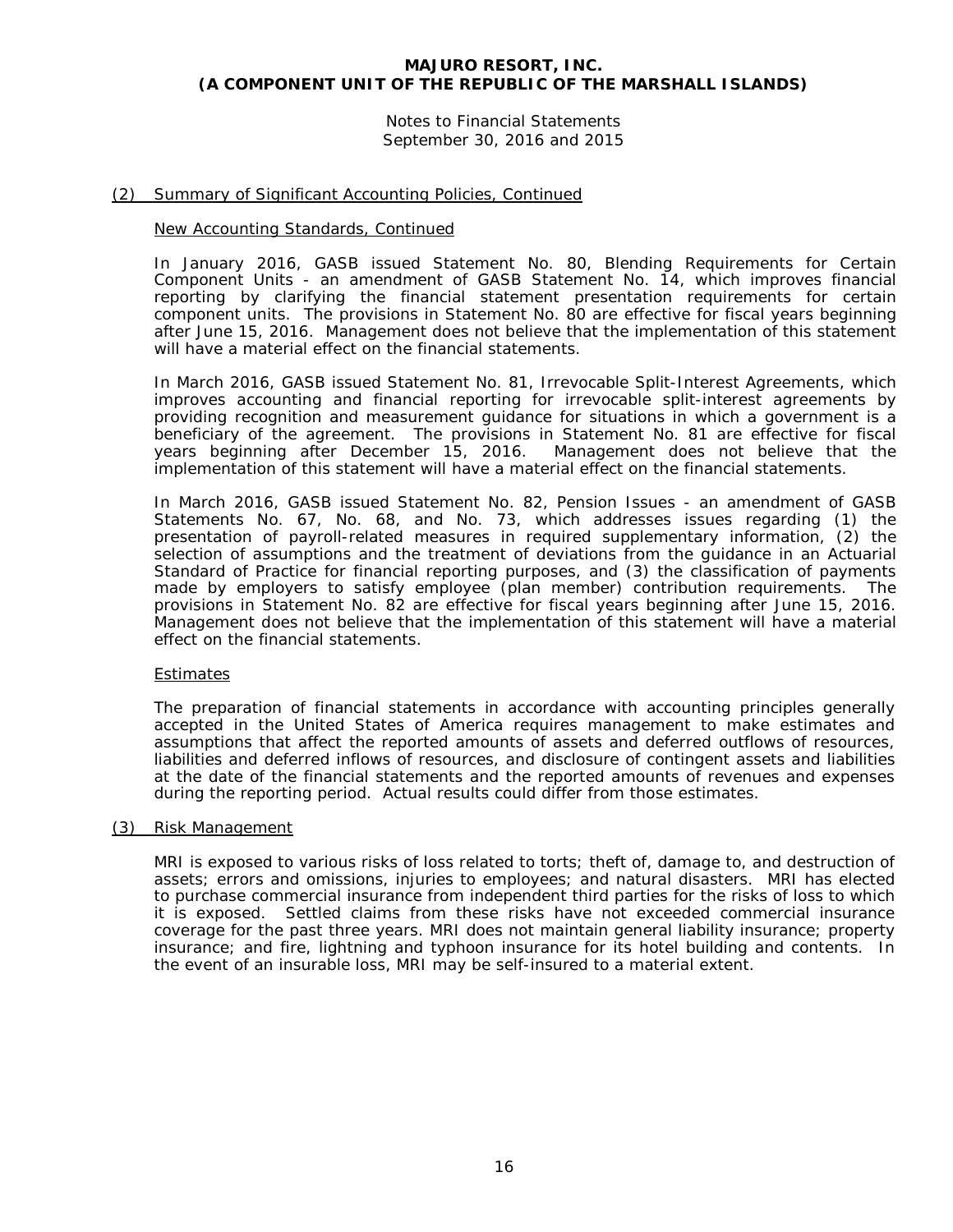# Notes to Financial Statements September 30, 2016 and 2015

# (4) Property, Plant and Equipment

Capital asset activity for the years ended September 30, 2016 and 2015 was as follows:

|                                                                                                                                            | Estimated<br>Useful Lives                            | Balance at<br>October 1,<br>2015                                                                 | Additions                                                                         | Balance at<br>September 30,<br>2016                                                         |
|--------------------------------------------------------------------------------------------------------------------------------------------|------------------------------------------------------|--------------------------------------------------------------------------------------------------|-----------------------------------------------------------------------------------|---------------------------------------------------------------------------------------------|
| Building and structure<br>Furniture and fixtures<br>Office equipment<br>Other equipment<br>Motor vehicles                                  | 17 years<br>3 years<br>3 years<br>3 years<br>3 years | 2,580,460<br>\$<br>1,438,871<br>244,090<br>113,638<br>229,916<br>4,606,975                       | \$<br>133,708<br>108,215<br>5,206<br>70,037<br>317,166                            | \$<br>2,714,168<br>1,547,086<br>249,296<br>113,638<br>299,953<br>4,924,141                  |
| Less accumulated depreciation                                                                                                              |                                                      | <u>(3,251,235)</u><br>1,355,740<br>\$                                                            | \$<br><u>(357,405)</u><br>(40, 239)                                               | <u>(3,608,640)</u><br>$$ -1,315,501$                                                        |
|                                                                                                                                            | Estimated<br><b>Useful Lives</b>                     | Balance at<br>October 1,<br>2014                                                                 | Additions                                                                         | Balance at<br>September 30,<br>2015                                                         |
| Building and structure<br>Furniture and fixtures<br>Office equipment<br>Other equipment<br>Motor vehicles<br>Less accumulated depreciation | 17 years<br>3 years<br>3 years<br>3 years<br>3 years | 2,547,970<br>\$<br>1,342,770<br>241,105<br>109,838<br>200,038<br>4,441,721<br><u>(2,865,094)</u> | \$<br>32,490<br>96,101<br>2,985<br>3,800<br>29,878<br>165,254<br><u>(386,141)</u> | 2,580,460<br>\$<br>1,438,871<br>244,090<br>113,638<br>229,916<br>4,606,975<br>(3, 251, 235) |
|                                                                                                                                            |                                                      | <u>1,576,627</u><br>\$                                                                           | \$<br>(220,887)                                                                   | \$1,355,740                                                                                 |

# (5) Related Party Transactions

MRI is a component unit of RepMar and is therefore affiliated with all RepMar-owned and affiliated entities.

MRI's hotel service is provided to RepMar and all RepMar-owned and affiliated entities. Services are provided to these entities at the same rates charged to third parties; however, MRI provides more favorable payment terms to its affiliates than those afforded to third parties.

MRI utilizes services from certain affiliated entities at substantially more favorable terms than those incurred from third parties.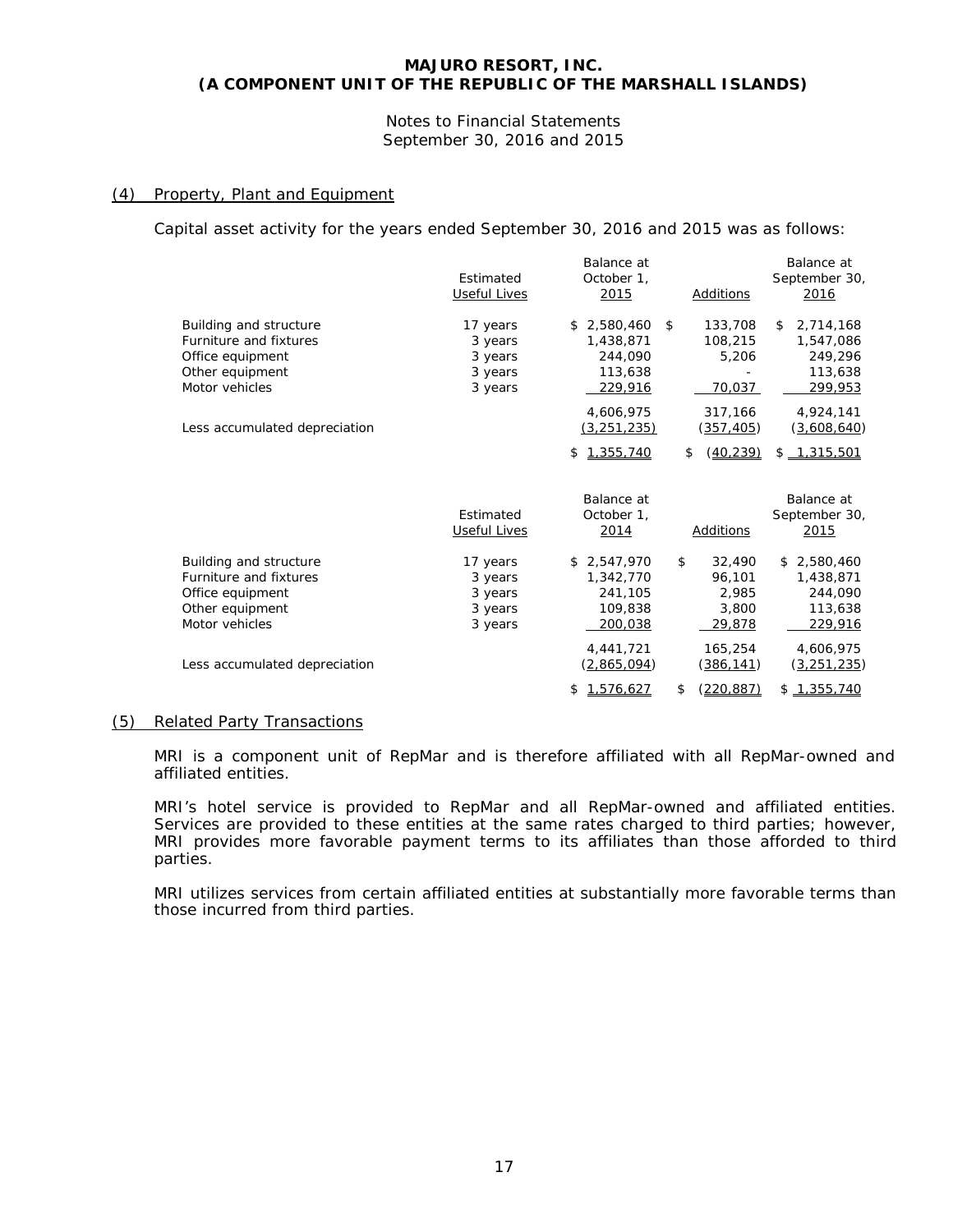# Notes to Financial Statements September 30, 2016 and 2015

# (5) Related Party Transactions, Continued

A summary of related party balances and transactions as of September 30, 2016 and 2015 and for the years then ended are as follows:

|                                                                         |           |                 | 2016        |                 |
|-------------------------------------------------------------------------|-----------|-----------------|-------------|-----------------|
|                                                                         | Revenues  | <b>Expenses</b> | Receivables | <b>Payables</b> |
| RepMar                                                                  | \$366,828 | 89,913<br>\$    | \$269,756   | \$134,540       |
| Marshalls Energy Company, Inc.<br>Marshall Islands National             | 15,698    | 453,333         | 8,529       | 492,126         |
| <b>Telecommunications Authority</b><br>Marshall Islands Social Security | 16,644    | 102,306         | 7,418       | 8,736           |
| Administration                                                          | 867       | 195,714         | 10          | 53,820          |
| Majuro Water and Sewer Company, Inc.                                    | 1,546     | 59,592          | 795         | 5,746           |
| Other                                                                   | 131,191   | 90,053          | 65,270      | 7,615           |
|                                                                         | \$532,774 | \$990,911       | \$351,778   | \$702,583       |
|                                                                         |           |                 | 2015        |                 |
|                                                                         | Revenues  | Expenses        | Receivables | Payables        |
| RepMar                                                                  | \$345,029 | \$76,944        | \$297,330   | \$184,305       |
| Marshalls Energy Company, Inc.<br>Marshall Islands National             | 68,800    | 485,974         | 5,362       | 340,623         |
| <b>Telecommunications Authority</b><br>Marshall Islands Social Security | 21,121    | 86,721          | 9,843       | 9,621           |
| Administration                                                          | 409       | 170,315         |             | 60,336          |
| Majuro Water and Sewer Company, Inc.                                    | 1,617     | 62,583          | 576         | 5,690           |
| Other                                                                   | 229,974   | 79,637          | 43,134      | 5,388           |
|                                                                         | \$666,950 | \$962,174       | \$356,245   | \$605,963       |

In 2015, MRI purchased a used Toyota van from the General Manager in the amount of \$8,000.

Receivables from affiliates are uncollateralized, interest free and have no set repayment terms.

#### (6) Commitment and Contingencies

#### Commitment

MRI leases the land on which the hotel is situated at \$10,212 per year plus 2.5% of gross revenue earned. These payments are suspended until such time as any person or entity other than RepMar or any agency thereof holds 75% of the ownership of the lessee, or its successor in the interest in the hotel. The lease also requires that 5% of the initial outstanding shares of the lessee or its successor be issued to the lessor. Neither MRI nor RepMar have issued shares to the lessor at September 30, 2016 and 2015.

MRI leases business space to a commercial entity at \$1,850/month expiring on November 30, 2017, subject to an annual renewal.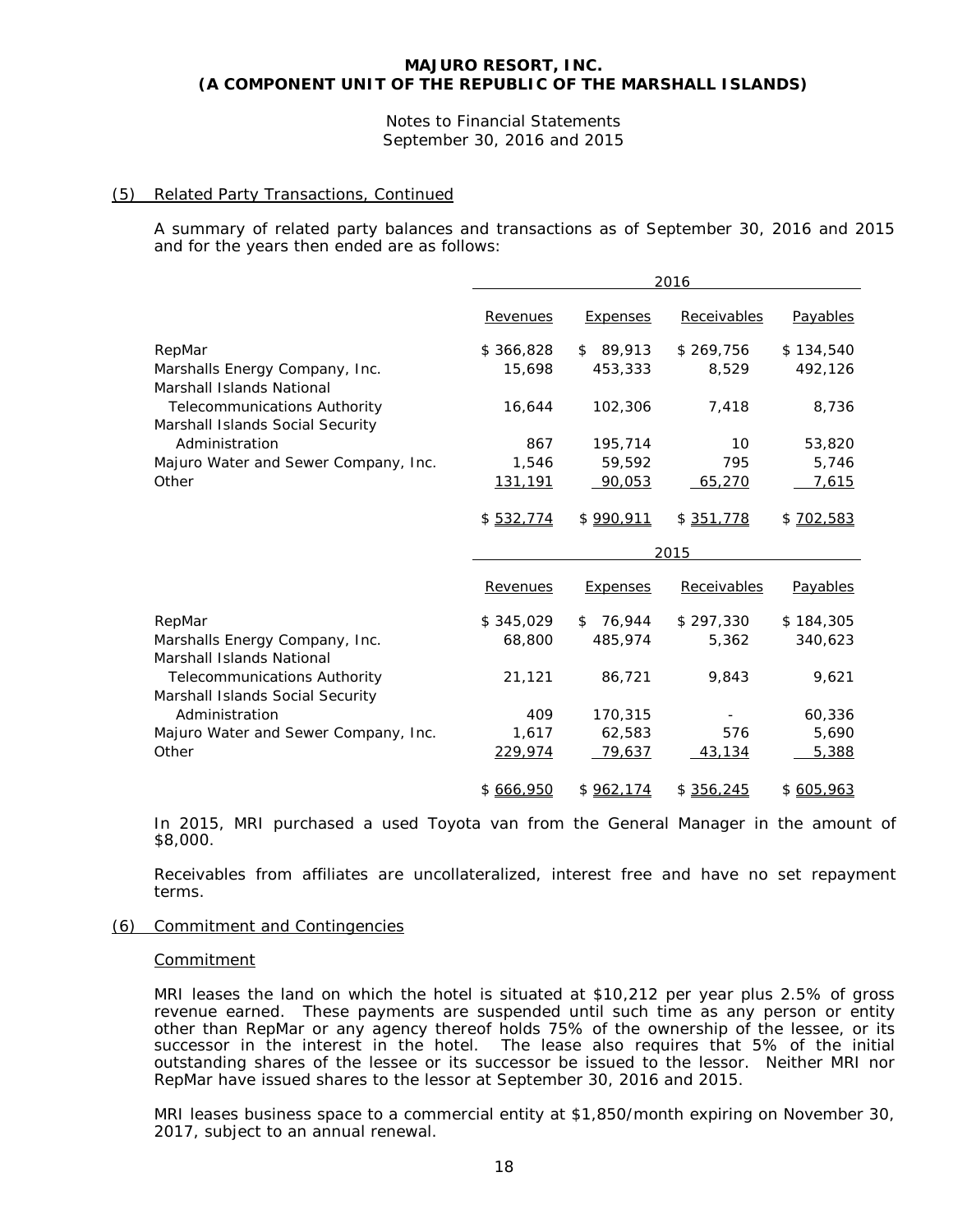Notes to Financial Statements September 30, 2016 and 2015

# (6) Commitment and Contingencies, Continued

#### **Contingencies**

The accompanying financial statements have been prepared in accordance with accounting principles generally accepted in the United States of America, which contemplates the continuation of MRI as a going concern. MRI sustained substantial operating losses during the years ended September 30, 2016 and 2015 of \$79,661 and \$91,162, respectively, and used a substantial amount of working capital in its operations resulting in a working capital deficiency of \$855,866 and \$803,179 during the years ended September 30, 2016 and 2015, respectively. Management acknowledges that it is currently dependent on RepMar for cash funding in order to maintain MRI as a going concern. Although RepMar has provided funding in the past, MRI does not have a formal agreement with RepMar to provide funds in the future. Management believes that the continuation of MRI's operations is dependent upon the future financial support of RepMar, deferment in payment of certain liabilities, and/or significant improvements in operations.

In view of these matters, realization of a major portion of the assets in the accompanying statement of net position at September 30, 2016, is dependent upon continued operations of MRI, which, in turn, is dependent upon MRI's ability to provide service to its customers and the success of future operations. Management believes that actions presently being undertaken to revise MRI's operating requirements, including the generation of positive cash flows from operations, and increasing occupancy rates and average room rates, provide the opportunity for MRI to continue as a going concern.

At September 30, 2016 and 2015, MRI did not file sales and local government taxes until August 2014, which may not be in compliance with Majuro Atoll Local Government (Malgov) local ordinances. As a result, sales taxes of \$334,415 and \$334,382 and local government taxes of \$345,580 and \$345,055 as of September 30, 2016 and 2015, respectively, remain outstanding and of which \$493,414 and \$492,857, are included as accrued expenses in the accompanying statements of net position. Unfavorable resolution of this matter could expose MRI to additional penalties and interest. Penalties and interest are estimated to be \$163,199 and \$163,065 as of September 30, 2016 and 2015, respectively. No such action has yet been filed. At September 30, 2016 and 2015, the financial statements do not include any adjustments that might result from the outcome of this uncertainty. Management is currently negotiating the settlement of sales and local government taxes with Malgov.

At September 30, 2016 and 2015, MRI is liable for delinquent withholding taxes, totaling \$126,883 and \$184,305, respectively. On November 12, 2013, MRI entered into an agreement with RepMar to resolve the settlement of certain delinquent withholding taxes whereby RepMar will deduct 20% from all payments due to MRI until such time that the delinquent withholding taxes liability has been fully satisfied. In addition, RepMar agreed to waive the payment of penalties and interest as long as MRI remains current on withholding taxes payable commencing October 2013. As of September 30, 2016, MRI has remitted current withholding taxes.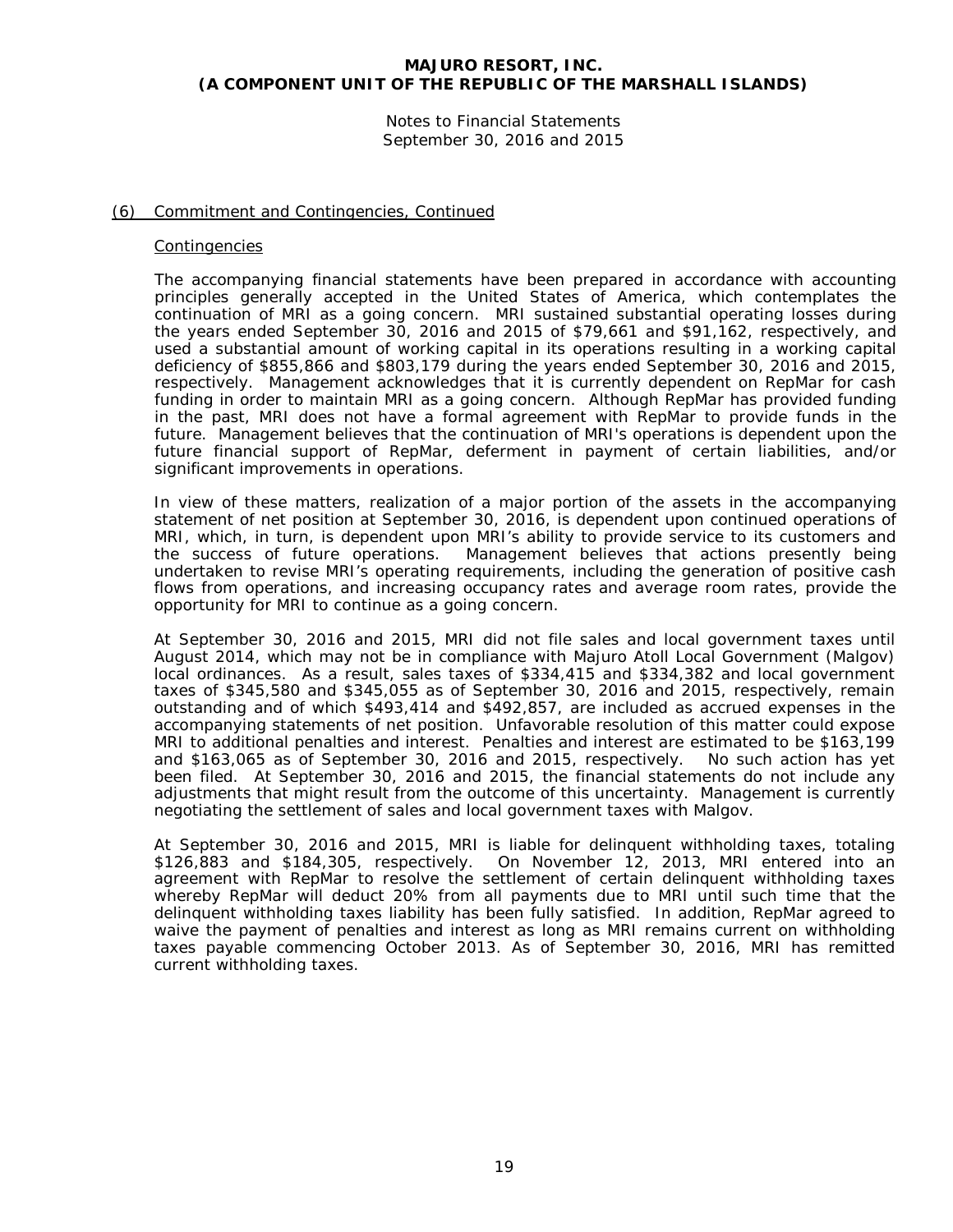

Deloitte & Touche LLP 361 South Marine Corps Drive Tamuning, GU 96913 USA

Tel: +1 (671) 646-3884 Fax: +1 (671) 649-4265

www.deloitte.com

#### **INDEPENDENT AUDITORS' REPORT ON INTERNAL CONTROL OVER FINANCIAL REPORTING AND ON COMPLIANCE AND OTHER MATTERS BASED ON AN AUDIT OF FINANCIAL STATEMENTS PERFORMED IN ACCORDANCE WITH** *GOVERNMENT AUDITING STANDARDS*

Board of Directors Majuro Resort, Inc.:

We have audited, in accordance with the auditing standards generally accepted in the United States of America and the standards applicable to financial audits contained in *Government Auditing Standards* issued by the Comptroller General of the United States, the financial statements of Majuro Resort, Inc. (MRI), which comprise the statement of net position as of September 30, 2016, and the statements of revenues, expenses and changes in net position and of cash flows for the year then ended and the related notes to the financial statements, and have issued our report thereon dated June 9, 2017. Our report included an emphasis-of-matter paragraph regarding a going concern uncertainty.

# **Internal Control Over Financial Reporting**

In planning and performing our audit of the financial statements, we considered MRI's internal control over financial reporting (internal control) to determine the audit procedures that are appropriate in the circumstances for the purpose of expressing our opinion on the financial statements, but not for the purpose of expressing an opinion on the effectiveness of MRI's internal control. Accordingly, we do not express an opinion on the effectiveness of MRI's internal control.

A *deficiency in internal control* exists when the design or operation of a control does not allow management or employees, in the normal course of performing their assigned functions, to prevent, or detect and correct, misstatements on a timely basis. A *material weakness* is a deficiency, or a combination of deficiencies, in internal control such that there is a reasonable possibility that a material misstatement of the entity's financial statements will not be prevented, or detected and corrected on a timely basis. A *significant deficiency* is a deficiency, or a combination of deficiencies, in internal control that is less severe than a material weakness, yet important enough to merit attention by those charged with governance.

Our consideration of internal control was for the limited purpose described in the first paragraph of this section and was not designed to identify all deficiencies in internal control that might be material weaknesses or significant deficiencies. Given these limitations, during our audit we did not identify any deficiencies in internal control that we consider to be material weaknesses. However, material weaknesses may exist that have not been identified.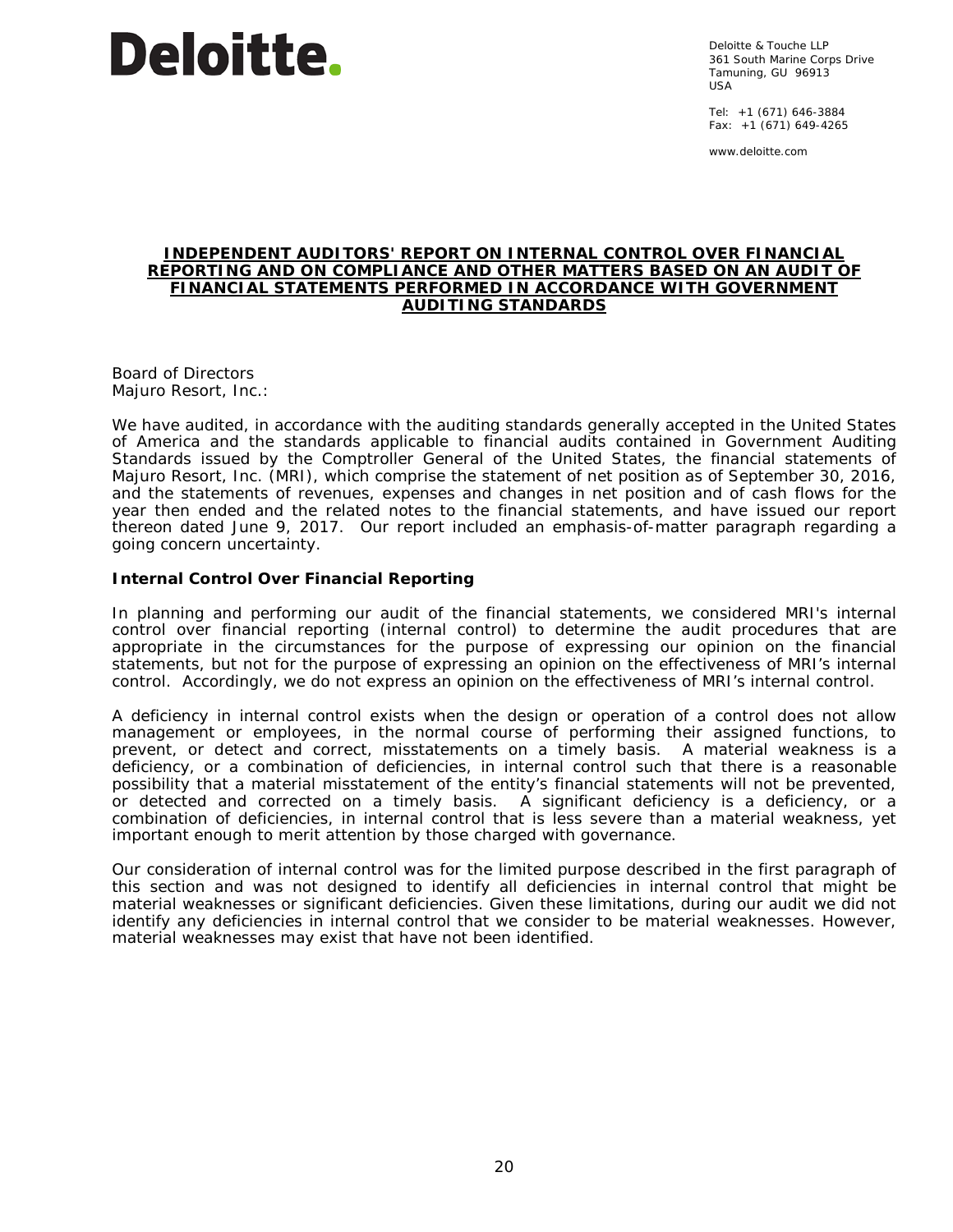# **Deloitte.**

# **Compliance and Other Matters**

As part of obtaining reasonable assurance about whether MRI's financial statements are free from material misstatement, we performed tests of its compliance with certain provisions of laws, regulations, contracts, and grant agreements, noncompliance with which could have a direct and material effect on the determination of financial statement amounts. However, providing an opinion on compliance with those provisions was not an objective of our audit, and accordingly, we do not express such an opinion. The results of our tests disclosed instances of noncompliance or other matters that are required to be reported under *Government Auditing Standards* and which are described in the accompanying Schedule of Findings and Responses as items 2016-001 and 2016-002.

# **MRI's Response to Findings**

MRI's responses to the findings identified in our audit are described in the accompanying Schedule of Findings and Responses. MRI's responses were not subjected to the auditing procedures applied in the audit of the financial statements and, accordingly, we express no opinion on them.

# **Purpose of this Report**

The purpose of this report is solely to describe the scope of our testing of internal control and compliance and the results of that testing, and not to provide an opinion on the effectiveness of the entity's internal control or on compliance. This report is an integral part of an audit performed in accordance with *Government Auditing Standards* in considering the entity's internal control and compliance. Accordingly, this communication is not suitable for any other purpose.

loite Harlett

June 9, 2017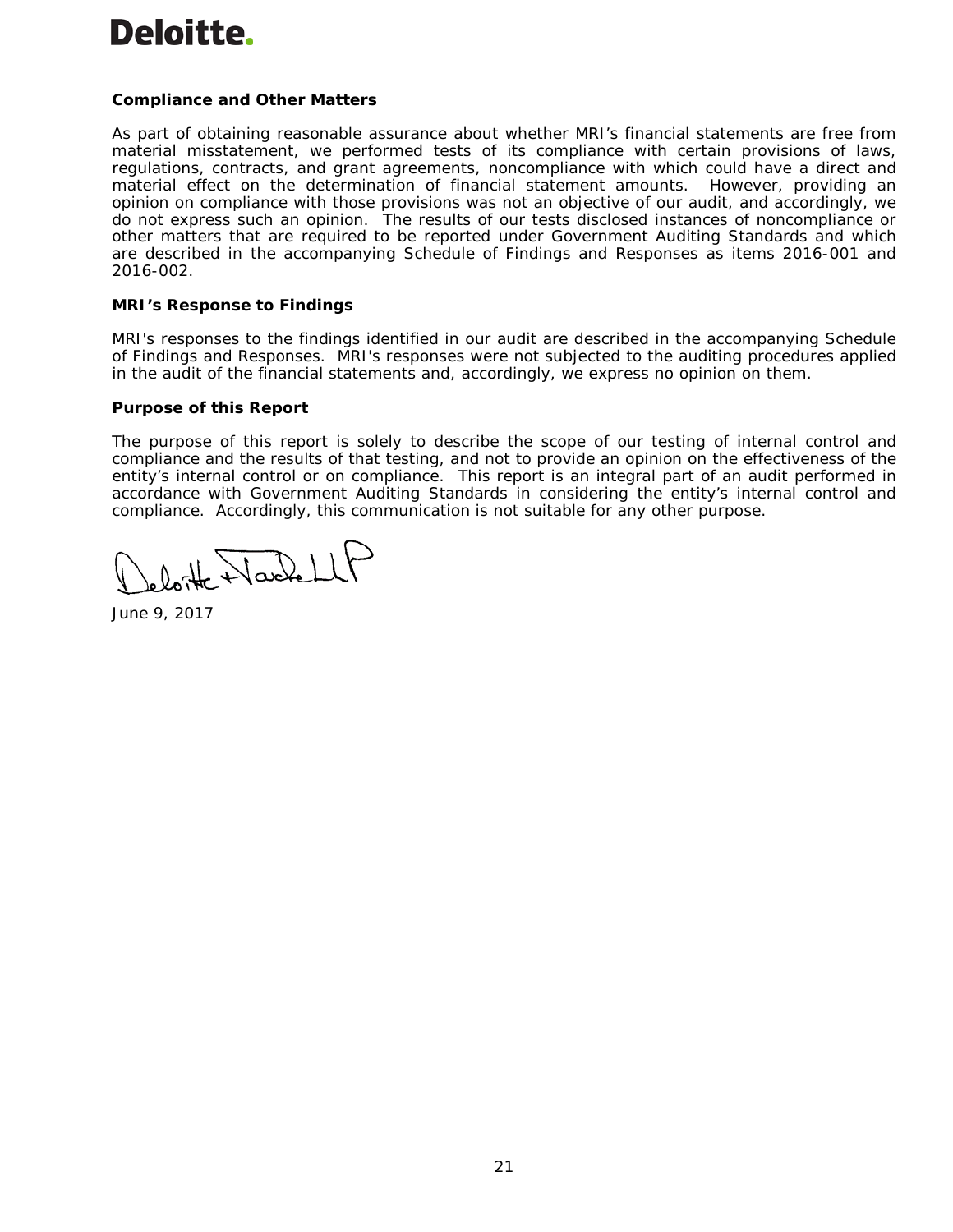Schedule of Findings and Responses Year Ended September 30, 2016

Finding No.: 2016-001 Area: Prior Year Sales and Local Government Tax

Criteria: Majuro Atoll Local Government (Malgov) local ordinances require payment of 4% sales tax and three dollar per night room tax by consumers and these taxes are to be remitted to Malgov on a monthly basis.

Condition: Management accrued and filed sales and local taxes during FY16. However, potential interest and penalties for prior year unrecorded sales taxes and unfiled sales and local taxes have not been recorded as management believes that the amount can be negotiated with Malgov.

Cause: MRI did not pay these taxes as management believes that they paid for the sales tax when MRI purchased items. Management believes paying the sales tax would result in double taxation. Local government hotel room taxes were not paid since management believes that MRI is owned by RepMar.

Effect: Noncompliance with local laws and regulations could result from this condition which may result in penalties and interest.

Prior Year Status: Non-filing of sales and local government taxes was reported as a finding in the audits of MRI for fiscal years 2006 through 2015.

Recommendation: We recommend that MRI initiate discussions with Malgov regarding interest and penalties on prior year unrecorded sales taxes and unfiled sales and local taxes.

Auditee Response and Corrective Action Plan: MRI provided information to the Ministry of Finance with regards to the government taxes from 2006 through 2015. We are still waiting for updates based on the discussion between the Ministry of Finance and Majuro Atoll Local Government.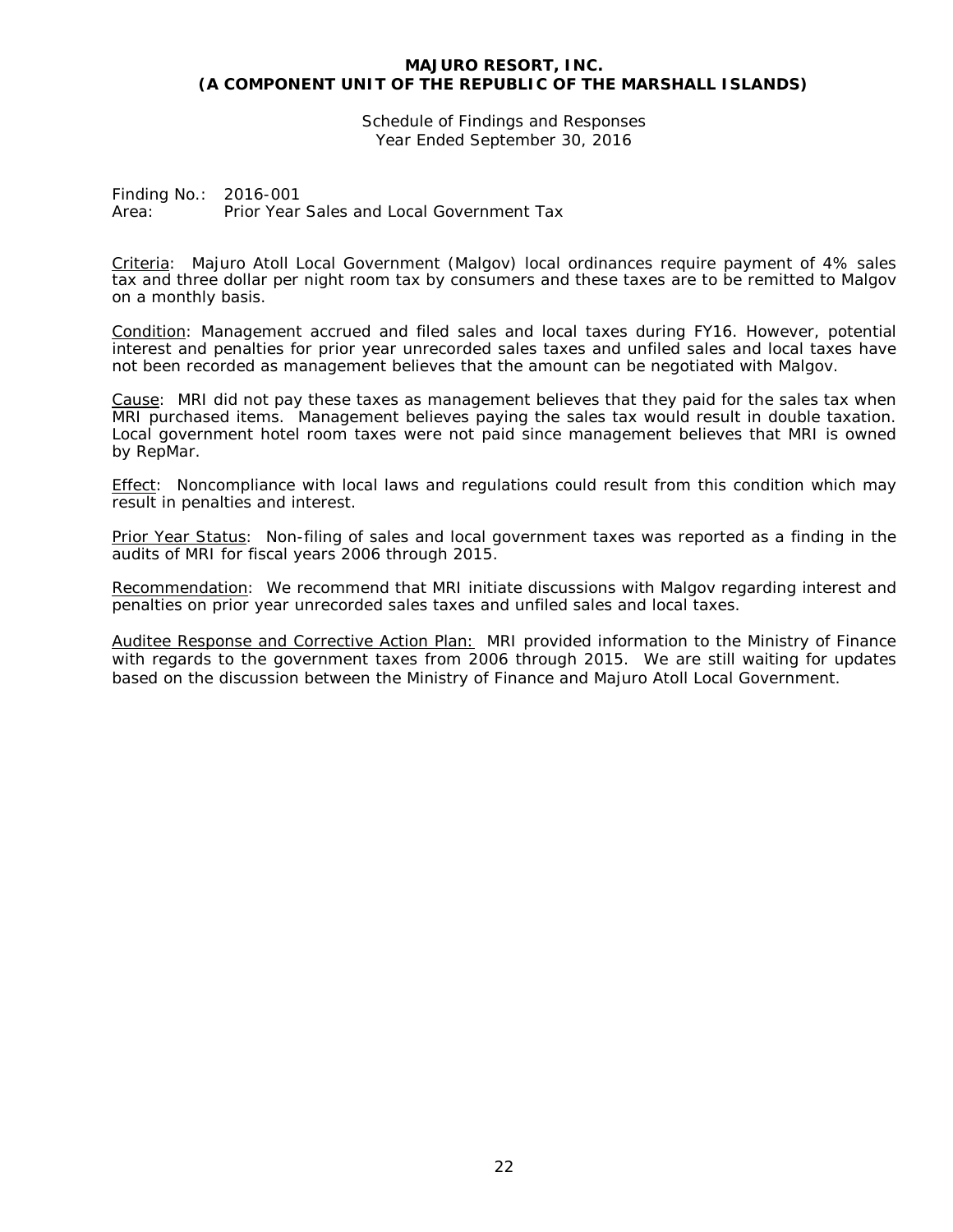Schedule of Findings and Responses, Continued Year Ended September 30, 2016

Finding No.: 2016-002 Area: Procurement

Criteria: RepMar's Procurement Code states the following:

- (a) Section 124 unless otherwise authorized by law, all Government contracts shall be awarded by competitive sealed bidding.
- (b) Section 127 procurement of goods and services not exceeding \$25,000 may be made in accordance with small purchase procedures promulgated by Repmar's Policy Office; provided, however, that procurement requirements shall not be artificially divided so as to constitute a small purchase under this Section. Small purchase procedures are those relatively simple and informal methods for securing services, supplies, or other property that do not cost more than \$25,000. RepMar's Ministry of Finance has previously declared that if small purchase procedures are used, price or rate quotations shall be obtained from an adequate number of qualified sources.
- (c) Section 128 a contract may be awarded for a supply, service, or construction item without competition when it is determined in writing that there is only one source for the required supply, service, or construction item.
- (d) Section 129 notwithstanding any other provision of this Act, emergency procurement may be made when there exists a threat to public health, welfare, or safety under emergency conditions as defined in regulations promulgated by the Policy Office; provided, that such emergency procurement shall be made with such competition as is practicable under the circumstances. A written determination of the basis for the emergence and for the selection of the particular contractor shall be included in the contract file.

Condition: The following payments were not adequately documented to evidence compliance with the procurement process set forth in the criteria:

- 1) Construction materials for pool stage roofing (\$15,047)
- 2) Construction materials for the employee bathroom and locker (\$60,587)
- 3) No competitive bidding for one 30-seater shuttle bus (\$51,550)
- 4) Airfare for an employee's 14-day business trip to Manila (\$2,820)
- 5) Various purchases of room supplies, kitchen and restaurant needs (\$44,099)

Cause: The cause of the above condition is a lack of planning and adequate internal control policies and procedures requiring documentation of procurement procedures and compliance with RepMar's Procurement Code.

Effect: The effect of the above condition is noncompliance with RepMar's Procurement Code.

Prior Year Status: The lack of compliance with RepMar's Procurement Code was reported as a finding in the audits of MRI for fiscal years 2013 through 2015.

Recommendation: We recommend that management establish adequate internal control policies and procedures requiring compliance with RepMar's Procurement Code.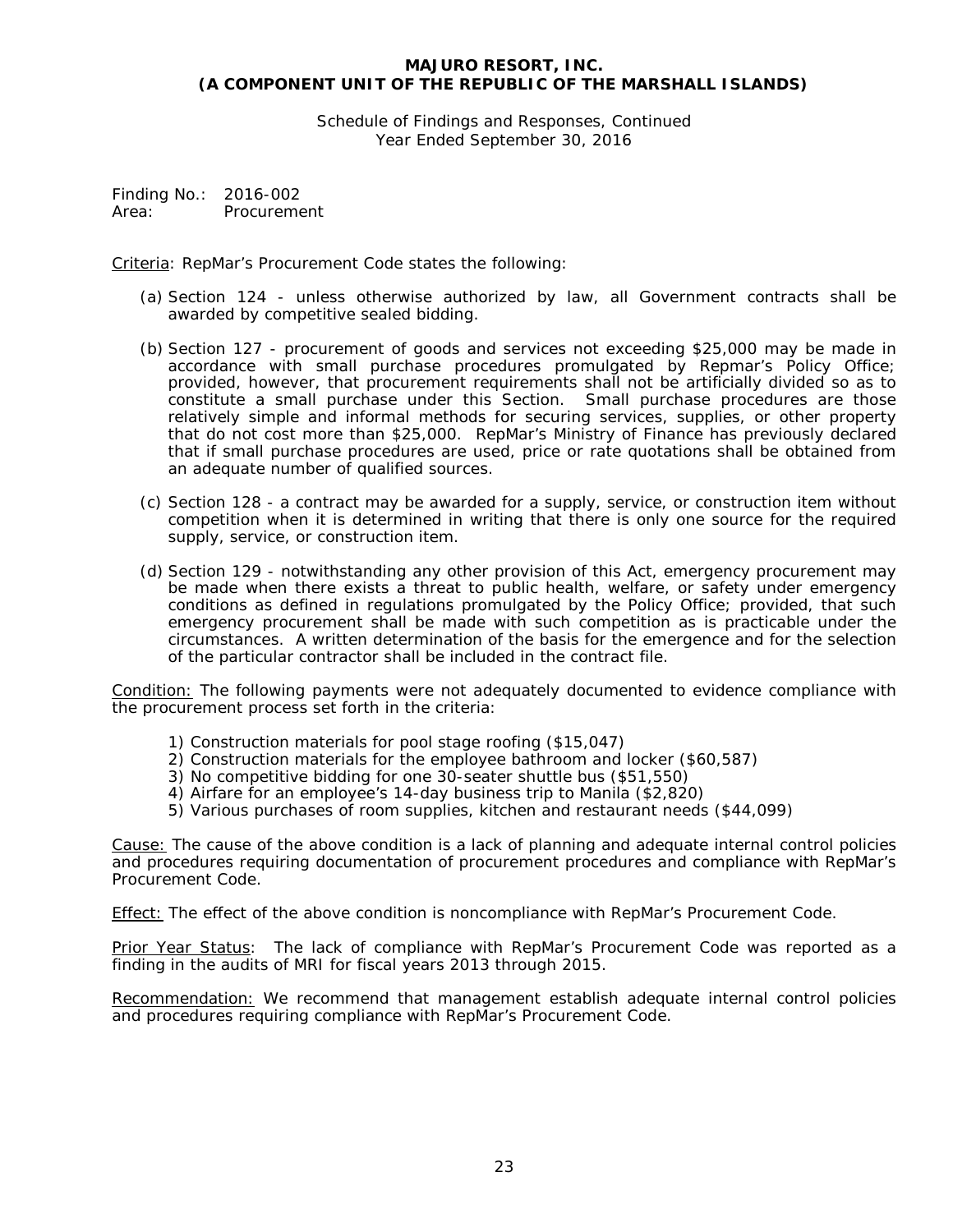Schedule of Findings and Responses, Continued Year Ended September 30, 2016

Finding No.: 2016-002, Continued Area: Procurement

Auditee Response and Corrective Action Plan: MRI's lack of compliance with the procurement procedure were caused by various factors such as:

- (1) Limited product availability on island not all vendors on island provide the products/services that the establishment needs;
- (2) Time Constraint there are purchases that are needed urgently from various repairs due to wear and tear especially when it comes to hotel maintenance;
- (3) Payment Plan purchase of vehicle was based on the most affordable payment plan provided by the vendors; and
- (4) Limited airlines since we have only have one airline carrier on island that will be able to provide the service on the specific dates of travel.

MRI management designated a Property Service Manager who will oversee these purchases to make sure that documentation of procurement procedures is in compliance with RepMar's procurement code.